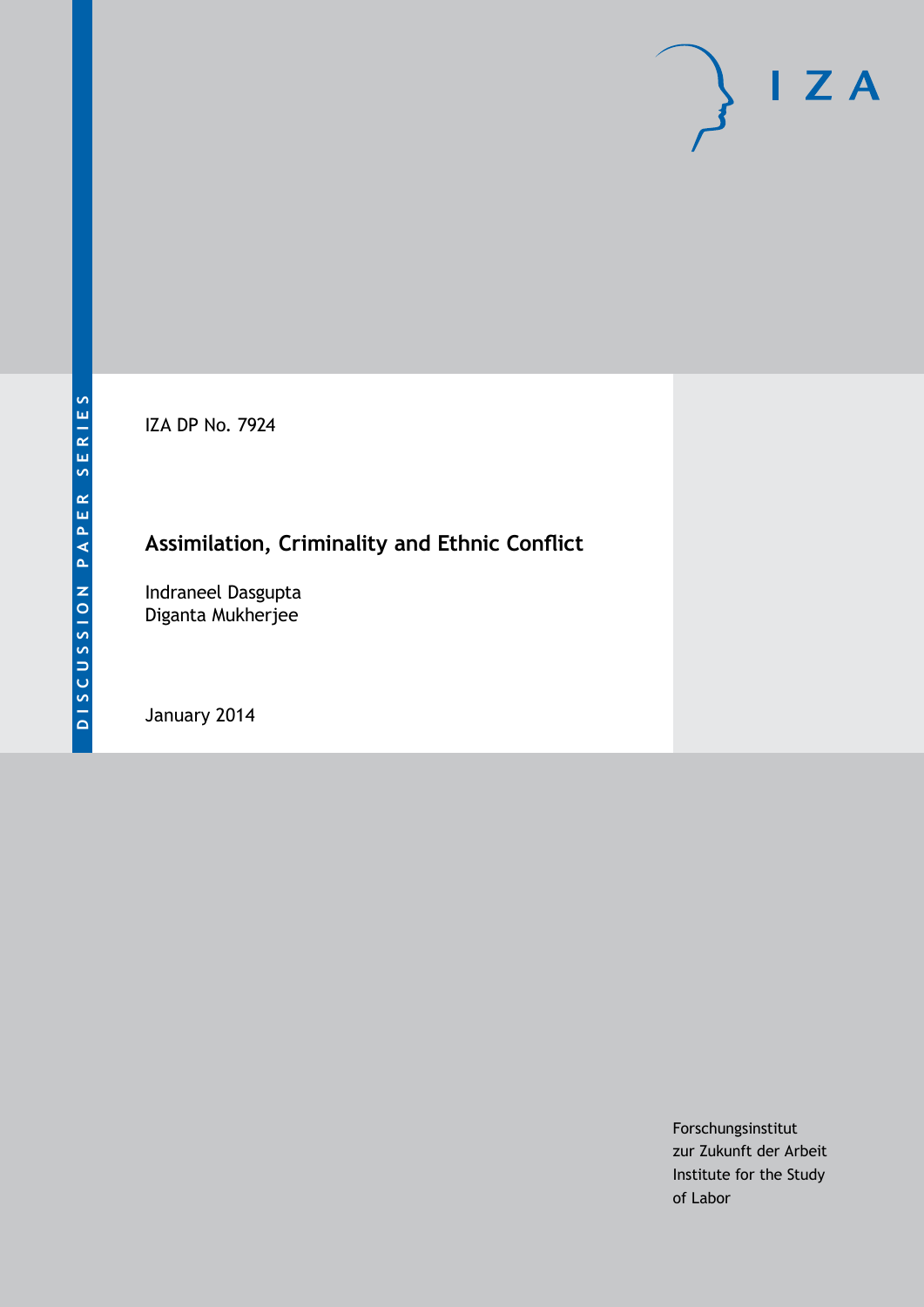# **Assimilation, Criminality and Ethnic Conflict**

### **Indraneel Dasgupta**

*Indian Statistical Institute and IZA*

### **Diganta Mukherjee**

*Indian Statistical Institute*

Discussion Paper No. 7924 January 2014

IZA

P.O. Box 7240 53072 Bonn Germany

Phone: +49-228-3894-0 Fax: +49-228-3894-180 E-mail: [iza@iza.org](mailto:iza@iza.org)

Any opinions expressed here are those of the author(s) and not those of IZA. Research published in this series may include views on policy, but the institute itself takes no institutional policy positions. The IZA research network is committed to the IZA Guiding Principles of Research Integrity.

The Institute for the Study of Labor (IZA) in Bonn is a local and virtual international research center and a place of communication between science, politics and business. IZA is an independent nonprofit organization supported by Deutsche Post Foundation. The center is associated with the University of Bonn and offers a stimulating research environment through its international network, workshops and conferences, data service, project support, research visits and doctoral program. IZA engages in (i) original and internationally competitive research in all fields of labor economics, (ii) development of policy concepts, and (iii) dissemination of research results and concepts to the interested public.

IZA Discussion Papers often represent preliminary work and are circulated to encourage discussion. Citation of such a paper should account for its provisional character. A revised version may be available directly from the author.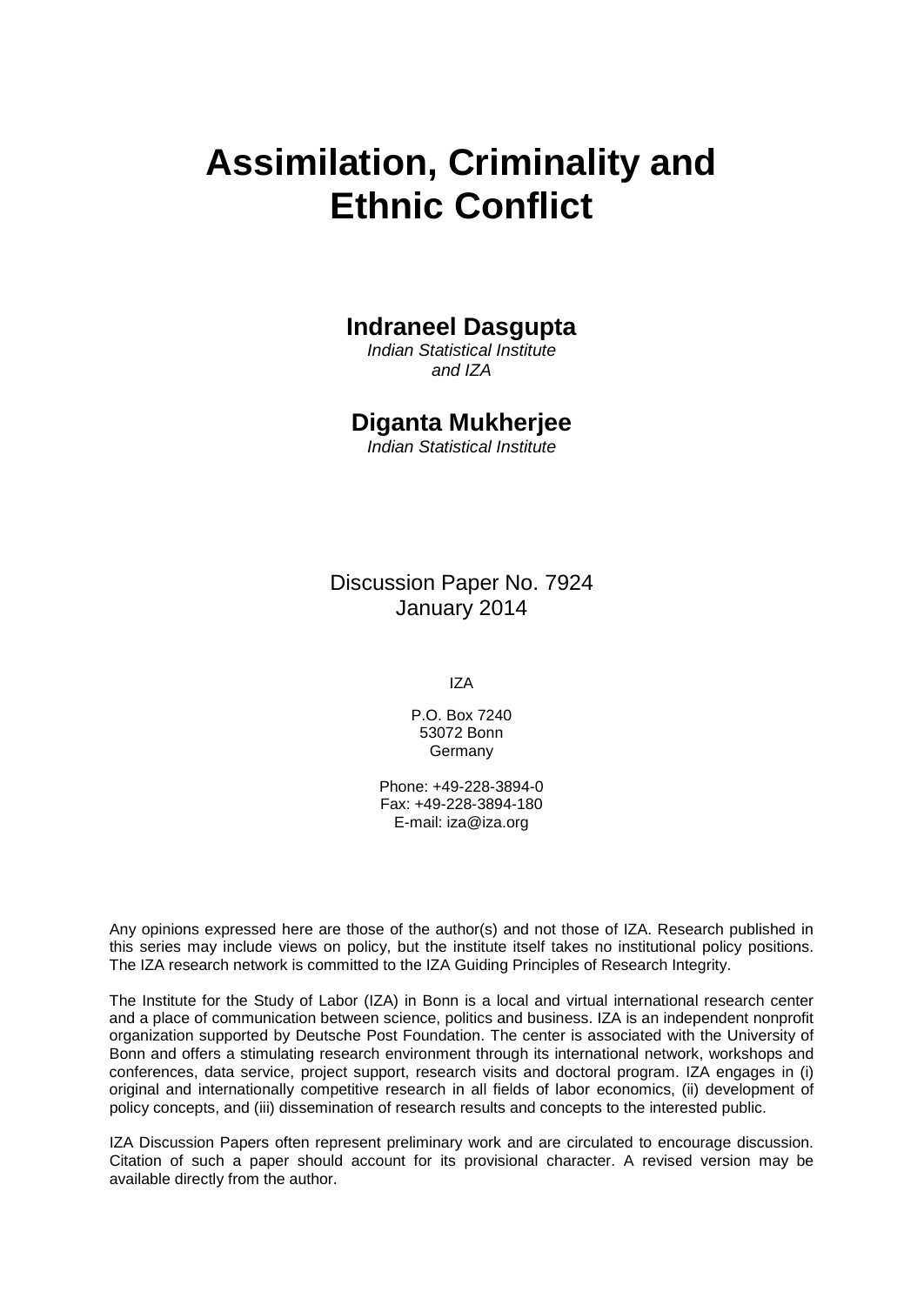IZA Discussion Paper No. 7924 January 2014

# **ABSTRACT**

# **Assimilation, Criminality and Ethnic Conflict**

We examine the consequences, of integrating large minorities into productivity-relevant majority *ethno-linguistic* norms, for distribution, ethnic conflict and crime. We develop a twocommunity model where such assimilation generates social gains by: (a) facilitating economic interaction, and (b) dampening *religious* or *racial* conflict over symbolic and normative contents of the public sphere. However, integration shifts the distribution of both material and symbolic goods against the minority. It also expands income inequality within the minority community. This incentivizes decentralized attempts to expropriate producers which, through cumulative causation, both immiserize and criminalize the minority. An underclass thus results, with disproportionate minority presence.

JEL Classification: D74, J15, J71, O15, Z13

Keywords: minority, identity, language, assimilation, discrimination, ethnic conflict, crime, welfare dependency

Corresponding author:

Indraneel Dasgupta Economic Research Unit Indian Statistical Institute 203 Barrackpore Trunk Road Kolkata 700108 West Bengal India E-mail: [indraneel@isical.ac.in](mailto:indraneel@isical.ac.in)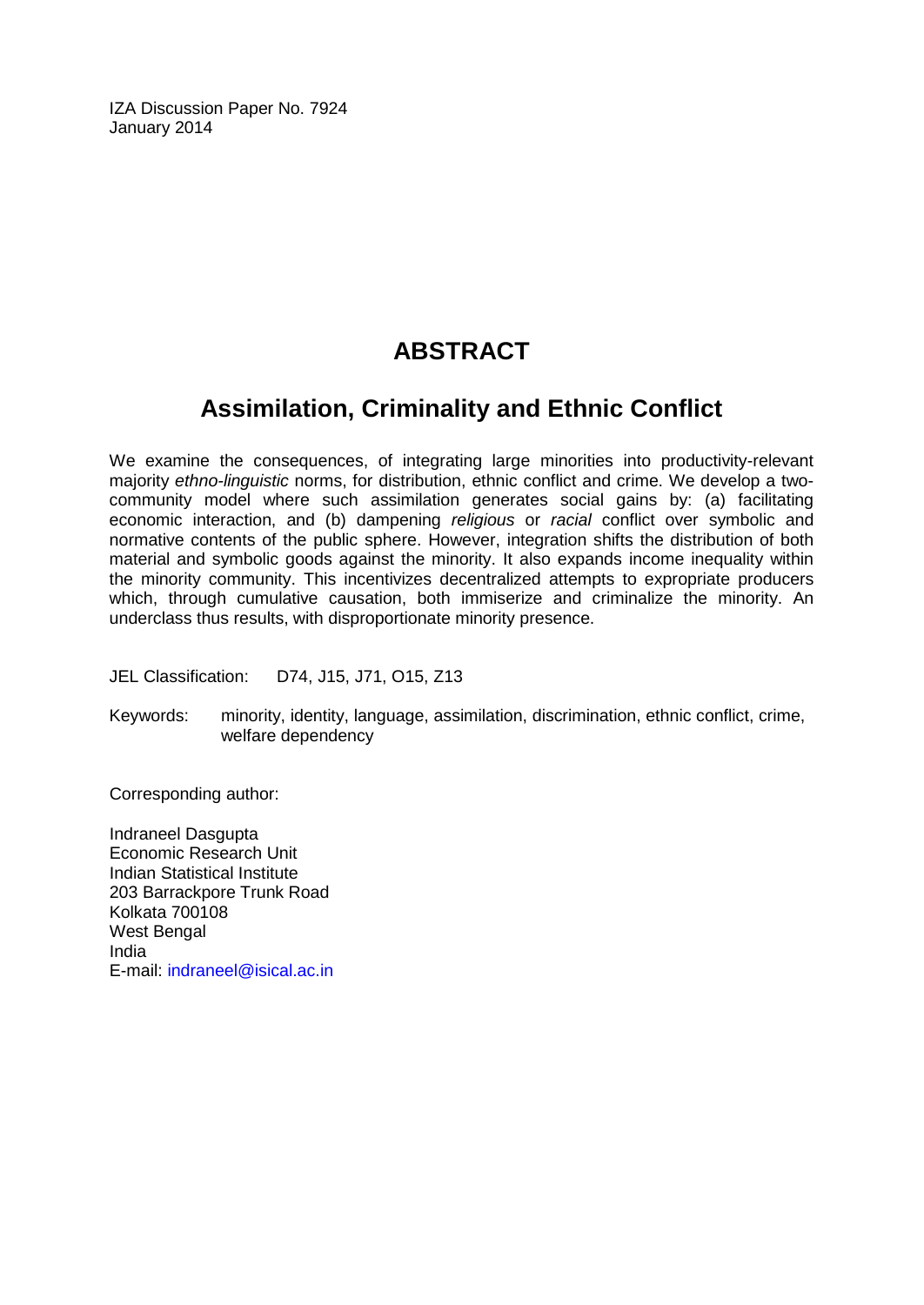#### **1. Introduction**

In most, arguably all, diverse societies with a well-defined dominant majority ethno-linguistic community, the evolution of public policy debates reflect a recurring contestation between arguments for mono-culturalism (whereby minorities are supposed to 'assimilate', i.e. adopt the cultural-linguistic norms and behavioural patterns of the majority, at least over time), and multi-culturalism, whereby minorities are to be permitted, perhaps even encouraged, to articulate and develop their distinct cultural-linguistic identities. This paper provides an analytical framework within which these policy stances can be assessed, and their implications for social conflict and income distribution explicated.

Legislated removal of minority children on an extensive scale from their parents and communities, and relocation in institutional and foster-care settings involving immersion in the majority language and culture, provides a stark example of policies to force minority communities to assimilate. In Australia, between roughly 1909 and 1969, children of Aboriginal and Torres Strait Islander descent were removed from their families by government agencies and church missions, to be brought up in white institutional and foster care. In 1997, following a national inquiry, the Australian Human Rights and Equal Opportunity Commission concluded that between one in three and one in ten indigenous children were forcibly removed in the period  $1910 - 1970$ .<sup>1</sup> In Canada, a network of [residential schools](http://en.wikipedia.org/wiki/Boarding_school) for children from [First Nations,](http://en.wikipedia.org/wiki/First_Nations) [Métis,](http://en.wikipedia.org/wiki/Metis_(Canada)) and [Inuit](http://en.wikipedia.org/wiki/Inuit) communities was set up with funding from the government's Department of Indian Affairs and administered by churches. The system was primarily active following the passage of the Indian Act in 1876, until the midtwentieth century. School attendance was made compulsory and, in some parts, residential schools were the only option. In 2008, public apologies were issued by the Prime Ministers of both Australia and Canada in their respective Parliaments for past adoption of these policies.

<span id="page-3-1"></span>While these cases of physical removal and absorption are extreme, Australia and Canada are not unique in having enforced policies of cultural and linguistic assimilation that are legally mandatory and thus binding on minorities. Perhaps even more pervasive, however, are policies to incentivise individual members of minority communities to embrace majority norms. Language, syllabus and cultural policies followed in public educational institutions, the official language followed in law courts and public administration, language and cultural content of citizenship tests, etc., are all instruments that can and indeed are used to nudge minority individuals towards extensive adoption of majority ethno-linguistic norms, by increasing the relative benefits from doing so. $2$ 

 $\frac{1}{1}$  *Bringing Them Home – [Report of the National Inquiry into the Separation of Aboriginal and Torres Strait](http://en.wikipedia.org/wiki/Bringing_Them_Home)  [Islander Children from Their Families](http://en.wikipedia.org/wiki/Bringing_Them_Home)* (Canberra, 1997). <sup>2</sup>

<span id="page-3-0"></span> $\alpha$  Denial of recognition to the Kurdish language in Turkey is linked to the Turkish nationalist policy of cultural assimilation. In Latvia, despite about 40% of the population being Russian-speaking, Latvian remains both the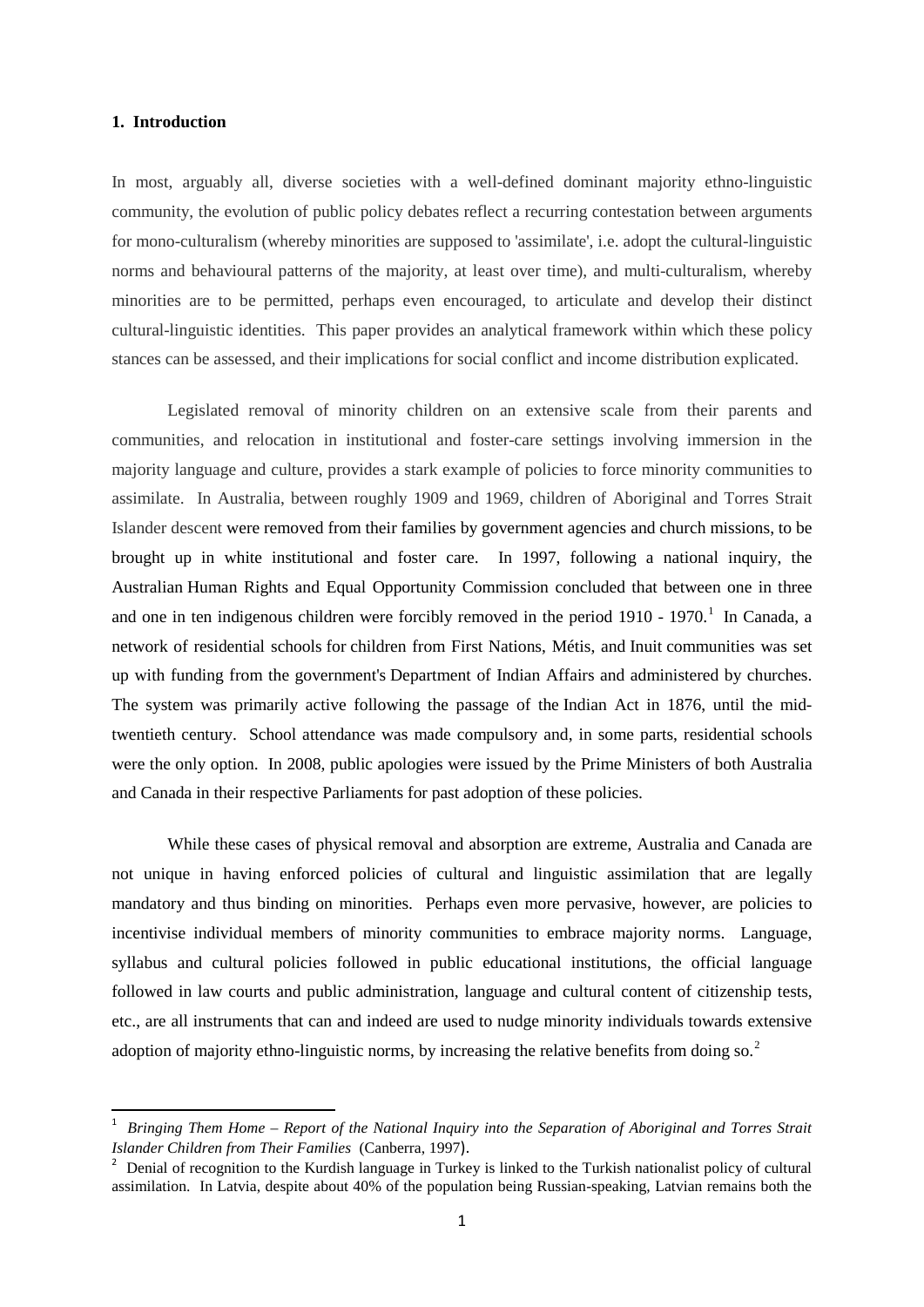Arguments for assimilation often start from the presumption that minorities lead a segregated existence, whether literally or in terms of social interactions. Such minority communities may have had a long historical presence (as is the case with indigenous communities in countries of European settlement), or may be the product of recent immigration (as for example is the case in Western Europe). Frankly articulated presumptions of divine sanction or inherent cultural superiority aside, the broad contours of an instrumentalist case for assimilation appear to be the following.

First, assimilation is profitable for minorities, since adoption of the cultural and linguistic practices of the majority reduces search, coordination and transaction costs contingent on economic interaction with the latter. This in turn expands the effective size of the market, generating efficiency gains via specialization, economies of scale and faster adoption of social, institutional and technological innovations. For the same reasons, assimilation by the minority is also profitable for the majority. Second, cultural/linguistic diversity encourages and empowers incompatible belief systems or historical identifications (i.e., it buttresses oppositional *ethno-religious* identities). The latter both perpetuate atavistic antagonisms and generate new 'culture wars' between communities: assimilation reduces the scope and intensity of such conflicts. Third, cultural-cum-linguistic segregation, by leading to socio-economic exclusion, generates a poverty-stricken minority underclass, which puts pressure on the welfare system and/or law enforcement, thereby negatively impacting the majority. Xenophobic political parties, in particular, often seek to magnify and exploit majority anxieties by simultaneously charging minorities' with both an unwillingness to assimilate and an excessive propensity to engage in crime, and explain away their poverty and exclusion in such terms.<sup>[3](#page-3-1)</sup>

Despite its policy importance, comparative assessment of the impacts of assimilation and segregation, on income distribution, ethnic conflict and crime, has received little analytical attention in the formal theoretical literature on political economics.<sup>[4](#page-4-0)</sup> This paper seeks to address this lacuna.

 $\overline{a}$ 

sole state language and a requirement for citizenship. In the UK, English language requirements for citizenship tests have been progressively tightened in recent years. Ortega and Tangeras (2008) develop a politicaleconomic analysis of the imposition of mono-lingual education by dominant groups.

<sup>3</sup> The first extends a free trade argument into social policy (e.g. Lazear, 1999). It was advanced by colonial administrators and social reformers in colonized countries in the 19th and early 20th centuries, as the justification for Westernizing the education system, the legal code, and social behaviour. Civil rights laws and anti-discrimination statutes in the US are motivated at least partly by the belief that social integration promotes economic efficiency (Frederickson, 1999). Contemporary examples of populist articulation of the second and third arguments include political parties such as the French National Front, the Dutch Party for Freedom, the Bharatiya Janata Party of India, Jobbik of Hungary and Golden Dawn of Greece. <sup>4</sup>

<span id="page-4-1"></span><span id="page-4-0"></span>Lazear (1999), Konya (2005) and Kuran and Sandholm (2008) and Li (2013) develop models of assimilation, but do not analyze the implications for distributive conflict. Akerlof and Kranton (2000) explain forms of dysfunctional individual behaviour in terms of stresses generated by identity norms, but do not model their aggregate consequences for conflict between communities. Conversely, Dasgupta and Kanbur (2007, 2005b) and Esteban and Ray (2011, 2008) examine how *exogenous* changes in the income distribution affect conflict between communities, and thus do not connect the income distribution to the extent of cultural-linguistic integration prevailing in the society. The connection between the extent of cultural integration and social conflict thus remains unexplored in their analysis. Dasgupta (2009) shows how class conflict between workers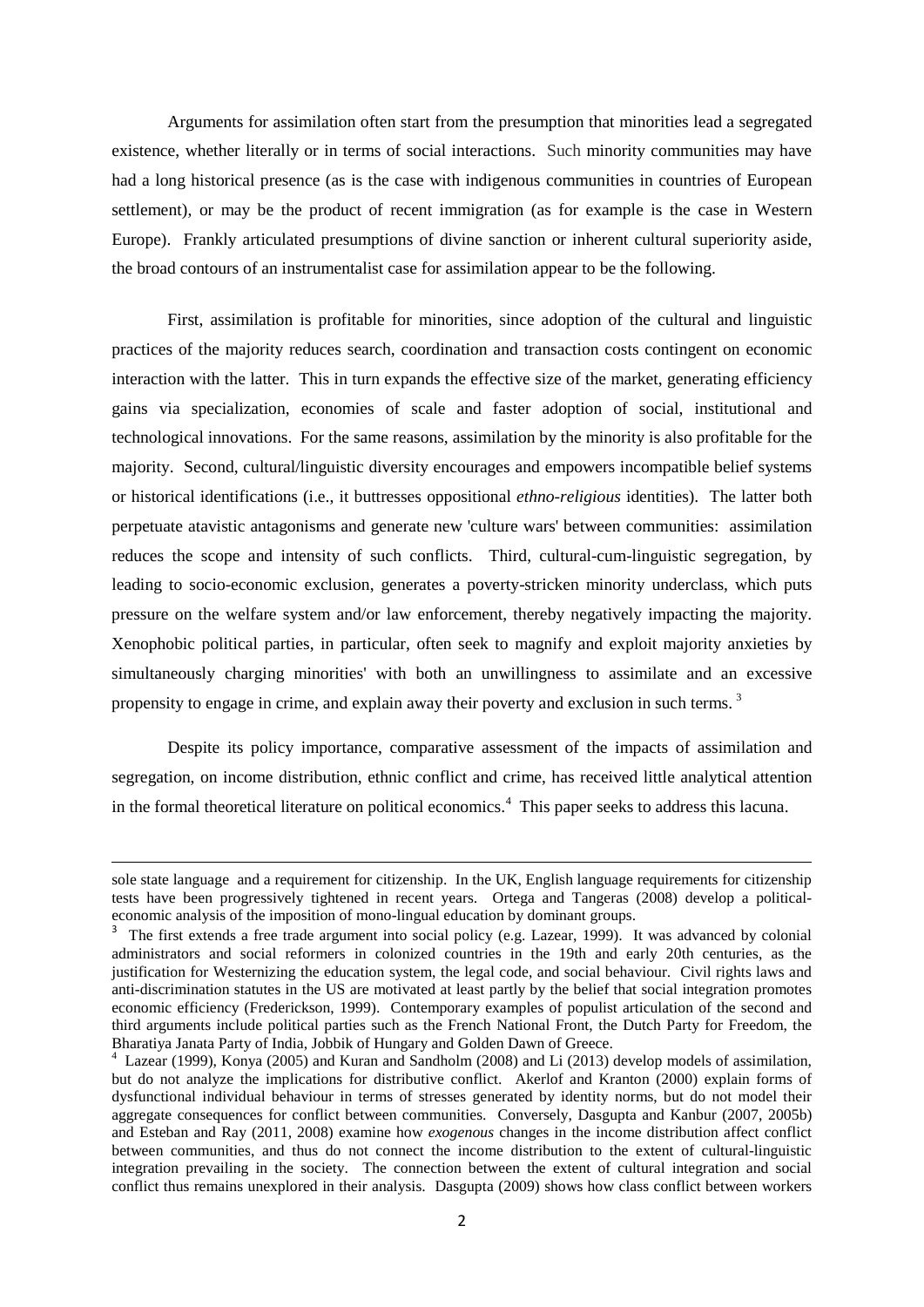We consider a society consisting of a majority and a (relatively large) minority. These communities differ in terms of their characteristics, acquired as part of childhood socialization of community members, along two different dimensions. One set of characteristics are directly relevant for economic interaction and productivity, while the other set involves intrinsic valuation of certain items, practices, or symbols that do not have any direct productivity implications. To fix ideas, one may concretize this dichotomy broadly as that between *language* on the one hand and *religion, race, or ethnicity* on the other. [5](#page-4-1) The first set of characteristics is, in principle, open to change on the basis of individual adjustments to economic incentives. Assimilation, in our model, therefore takes the form of individually rational minority adoption of majority practices in this sphere, which in turn has consequences for both income distribution and the extent of decentralized criminality. The second set of characteristics is however more deeply or foundationally constitutive of one's sense of self, and therefore stable. This constitutes the site of collective conflict between communities in our model. The degree of assimilation affects such ethnic conflict via its determination of income distribution.

To expand, individuals acquire a set of cultural-behavioural traits and norms, as part of their upbringing within a particular community, which are relevant for workplace interaction and coordination. One achieves income gains when a larger proportion of the workforce comes to share one's behavioural norms, thereby facilitating economic coordination. Language, including dialect, idiom, accent and modes of expression, constitutes the most transparent example of such productivityrelevant norms. However, they also include other culturally embedded behavioural traits such as working according to a particular time allocation routine and ethnicity or religion-specific holiday schedule (e.g. not working on Fridays or Sundays), prohibitions against certain dietary habits (e.g. consumption of alcohol, beef or pork), dress codes, etc. Expanding on Akerlof and Kranton (2000), we assume that 'switching identity', or bringing one's behaviour into alignment with those commonly present in (and thereby constitutive of) the other community, is feasible but costly. Individuals vary in terms of their identity switching costs. Thus, for a minority individual, the decision whether to assimilate (i.e., to exhibit the majority's workplace-relevant behavioural traits) is guided by the relative return from doing so, net of her identity switching cost. This net relative return is, in turn, determined by the proportion of her community members who choose to assimilate. We first show that, under plausible restrictions on the distribution of switching costs, assimilation by the entire minority community, and separation (i.e., a complete lack thereof) both constitute locally stable equilibria. Thus, one-off 'big push' policies, which force a large proportion of minority individuals to integrate, can permanently convert a culturally-linguistically segregated society into one integrated

<span id="page-5-0"></span> $\overline{a}$ 

and employers, and ethnic conflict between different groups of workers, mutually condition one another, but assumes homogeneity within the working class in all employment-relevant aspects except the reservation wage.<br><sup>5</sup> In reality, as we illustrate below, some practices with religious, racial or ethnic identity connotations ma have productivity implications. The broad-brush distinction is porous but nonetheless empirically helpful, and is routinely deployed in the economic analysis of discrimination.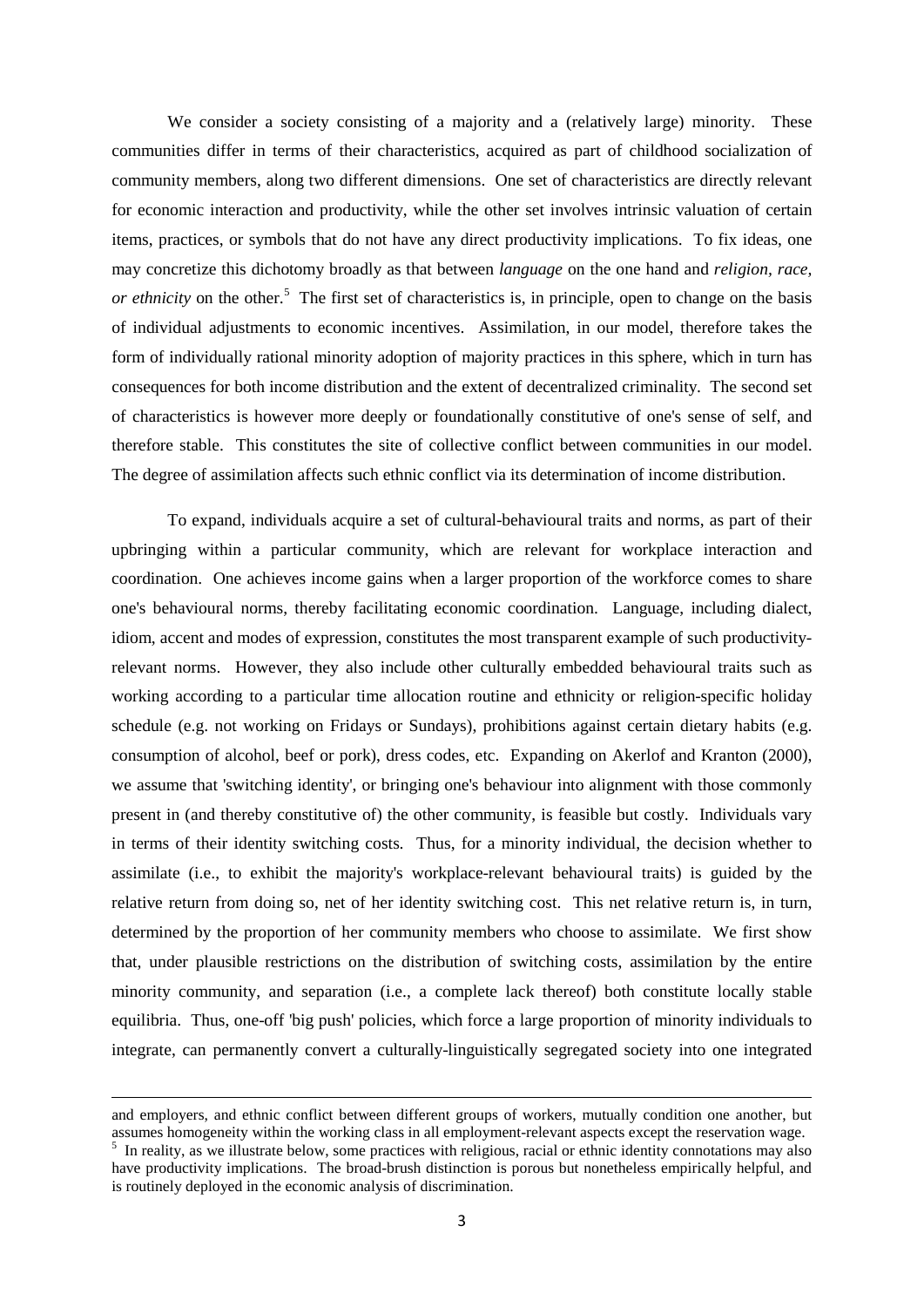within the sphere of production-relevant behavioural norms. Such a move increases both total income and that of every majority individual; total income of the minority community may also rise. However, assimilation worsens the income distribution both across and within communities: it reduces the income share of the minority community, while also increasing income inequality therein.

We proceed to explicate the consequences for collective conflict. Building on Dasgupta and Kanbur (2011, 2007, 2005a), we visualize communities as held together by certain forms of community-specific public goods, such as institutions and rituals of public collective worship, historical monuments, public statues and memorials to military leaders, political icons and past victories, laws governing behaviour in private matters of sexuality, marriage, divorce, inheritance, abortion, etc. These carry no relevance for productivity, and are therefore orthogonal to workplacerelevant (largely cultural-linguistic) norms, but are intrinsically valued (mostly on core ethnoreligious grounds). In accord with Esteban and Ray (2011, 2008), we model such collective consumption as generating political conflict between communities over mutually exclusive control of the public sphere. [6](#page-5-0) All members of a community derive non-material benefits from, and may therefore contribute material political resources to, making the public sphere more reflective of its collective symbols and values. We show that the inequality inducing consequences of assimilation in the workplace spill over from the sphere of private incomes to that of public assertion: assimilation reduces the minority's share of the symbolic and normative content of the public sphere, thus reducing the welfare of at least some minority individuals. Indeed, all minority individuals may be worse off in consequence. However, assimilation in the workplace may reduce relative social waste due to political conflict, measured as the share of social income expended on political activities.

Finally, we address *individual* expropriation of material resources. We conceptualize expropriation primarily as competitively determined returns from unproductive criminal activities ('theft'), but possibly including legally enforced social transfers (welfare benefits) to non-productive individuals, funded by taxes on productive ones. We show that (production-relevant) assimilation

**.** 

<span id="page-6-0"></span><sup>&</sup>lt;sup>6</sup> In 2010, France banned the wearing of a face-covering veil in public. The key official justification was productivity-relevant: face-coverings prevent identification, which is both a security risk and a coordination hindrance, in a society which relies on facial recognition and expression in communication. Thus, headscarves were not affected. In contrast, the wearing of *all* conspicuous religious symbols in public schools was banned in France in 2004 by a different law, which did affect the wearing of both Islamic veils *and* headscarves. The Turkish government has traditionally banned women who wear headscarves from working in the public sector. In both cases, the ban on headscarves was justified not by any direct negative impact it might have on productivity, but by its symbolic role in keeping the public sphere secular. In a referendum held in Switzerland in 2009, a constitutional amendment banning new mosque minarets was approved by 57.5%. In Northern Ireland, clashes often break out over rival Catholic and Protestant marches organized annually to commemorate events in the history of past antagonisms, in India Hindus and Muslims contest ownership of medieval structures, while in Europe conflicts rage between rival mobilizations over demands for censorship on grounds of blasphemy. In all these cases, the items of contestation do not appear to have any direct or immanent implications for workplace coordination or economic productivity, but are intrinsically valued by (typically ethno-religious) communities as constitutive symbols of self-expression in the public sphere.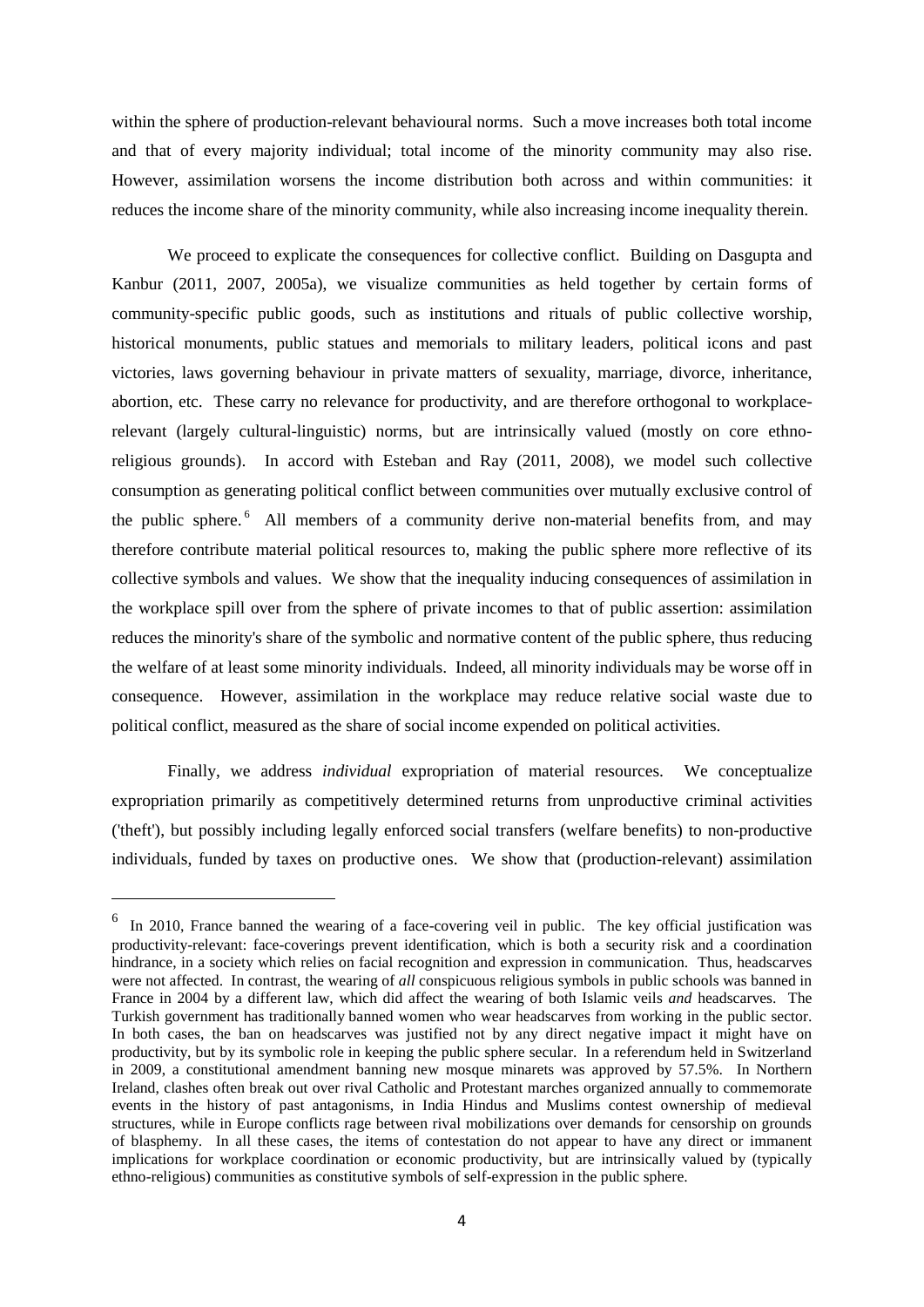generates, as a stable equilibrium phenomenon, an unproductive underclass dependent on expropriation. This underclass exhibits a disproportionately high presence of the minority. Assimilation may both immiserize and criminalize the *entire* minority community, even when, *sans* expropriation, it would generate income gains for a significant proportion therein. Expropriation may however be entirely absent under production-relevant cultural separation. Thus, the aggregate productivity gains from cultural-linguistic assimilation are at least partially negated by the decentralized distributive conflict it generates, via its dis-equalizing impact on income distribution within the minority community. The extent of such negation depends on how strongly property rights are protected: therefore, reducing social losses due to expropriation requires greater spending on prevention of property crimes. Under separation, however, even weak property rights protection may suffice to eliminate expropriation. Hence, the productivity case for assimilation needs to be qualified by its causal connection with distributive conflict, while the equity case remains dubious. We thus provide *a priori* grounds for adopting a cautionary position with regard to integrationist policy claims.

Section 2 sets up the benchmark model. We examine conflict over collective consumption in Section 3. Section 4 addresses conflict over material expropriation. Section 5 concludes with a discussion of some extensions and applications. Detailed proofs are presented in the Appendix.

#### **2. The benchmark model**

#### **2.1. Preliminaries**

Consider a population of measure 1, comprised of two groups, M (majority) and N (minority), with population shares *m* and *n* respectively,  $m = (1 - n)$ ,  $n \in (0, \frac{1}{2})$  $\frac{1}{2}$ ). Each member of the population is endowed with one unit of effort, which she expends on activities related to earning income. To earn income, she needs to acquire some identity-related, or community-specific, cultural characteristics including linguistic ones, to successfully engage in production-related transactions, negotiations and coordination. The marginal product of effort, contingent on acquiring the characteristics specific to community  $i \in \{M, N\}$  and choosing to exhibit them, is  $\theta_i y_i$ , where  $\theta_i \in [0,1]$  is the proportion of the population that behaves according to the work-place relevant cultural-cum-behavioural norms and characteristics of community *i*, and  $y_i > 0$  is some community-wide productivity parameter. Identities are exclusive, or 'oppositional': the exhibition of characteristics of community *i* implies renunciation of the identity-markers of the other community. Thus, the benefit from displaying a particular set of behavioural patterns depends positively on how pervasive those behavioural patterns are. This captures the idea that common behavioural and expressive norms coordinate productive activities across individuals and thereby increase output. These norms may possibly have intrinsic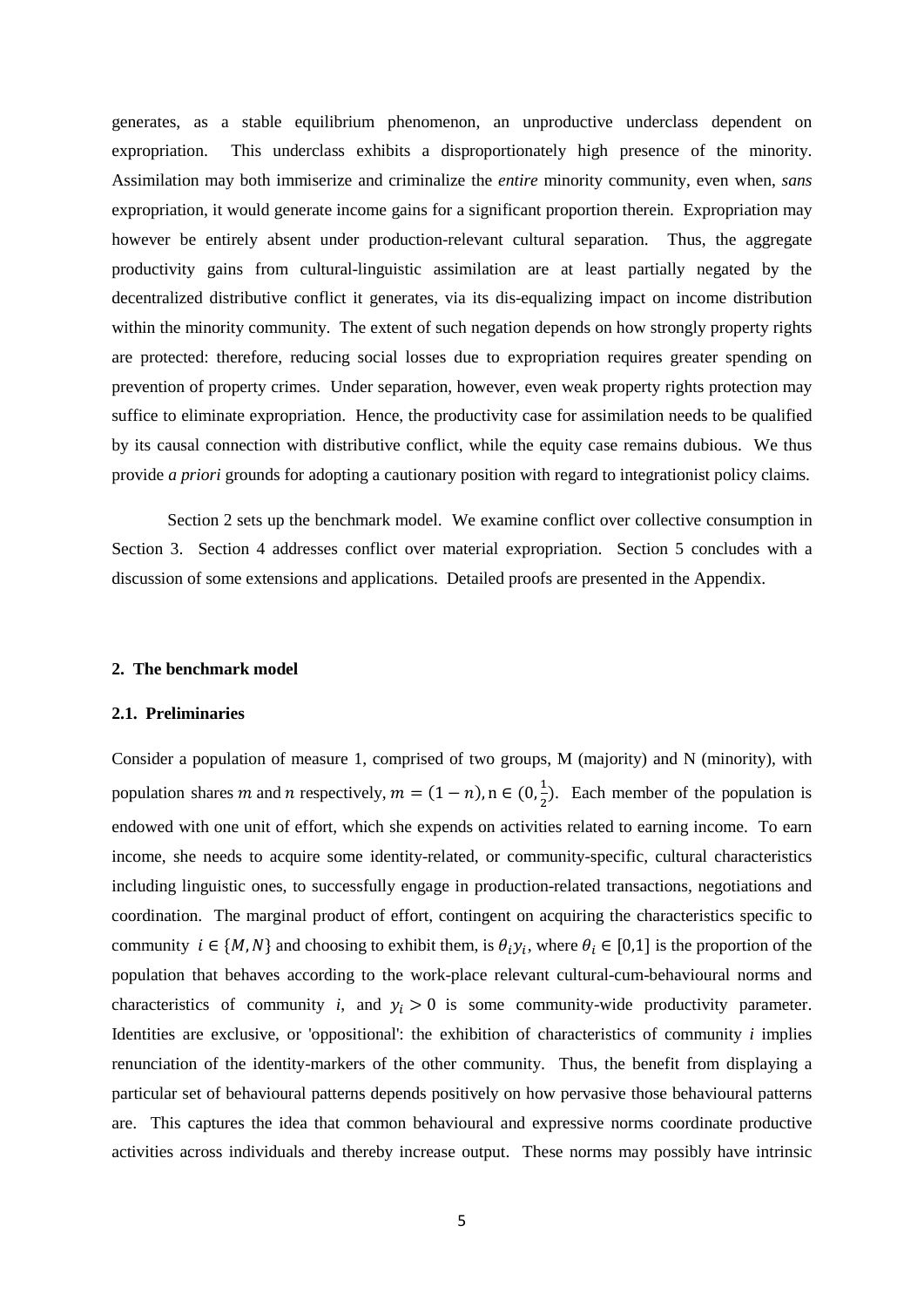consequences for productivity as well:  $y_M$  need not be equal to  $y_N$ . We normalize  $y_M$  to unity, and assume  $y_N \le 1$ . Given any community  $i \in \{M, N\}$ , we shall denote the other community by  $-i$ .

For *j* born into community *i*, acquisition of the norms of her own community is costless (reflecting socialization in childhood), but acquisition of those of the other community involves an 'identity switching' cost, modelled as an effort cost *c*; *c* is idiosyncratic and distributed over  $[\rho_i, \overline{\rho}_i]$ , with  $0 < \rho_i < \overline{\rho}_i < 1$ , according to some continuous and differentiable distribution function  $F^i(c)$ .

An obvious interpretation of  $c$  is in terms of the effort spent in learning a new language and behavioural norms instead of engaging in actual production: some are inherently more efficient learners. A deeper one is that not all can internalize alien norms equally. The degree of functionality within the context of a set of culturally/linguistically alien rules varies across persons born into the same community, leading to idiosyncratic differences in productivity. These differences are however not intrinsic but specific to the cultural construction of the workplace: these differences would disappear if production was organized according to the norms one was originally socialized into. Adopting different behavioural norms may also lead to cognitive dissonance and guilt, which make it difficult to sustain such behaviour (and, therefore, productive efficiency) for extended periods. In any case, the formal upshot is that, for  $j$  born into community  $-i$ , the return from adopting the productionrelevant behavioural patterns of the other community, *i*, is  $\theta_i(1 - c_{-i,j})y_i$ , where  $c_{-i,j}$  is the identity-switching (marginal) effort cost of working in an alien environment for the individual.<sup>[7](#page-6-0)</sup> For such an individual, the return from persisting with one's original behavioural norms is  $(1 - \theta_i)y_{-i}$ . We assume that the distribution of identity switching costs follows a concave exponential form:

$$
F^{i}(c) = (\overline{\rho}_{i} - \rho_{i})^{-\alpha_{i}}(c - \rho_{i})^{\alpha_{i}};
$$
\n(1)

where  $\alpha_i$  ∈ (0,1)∀ $i$  ∈ {*M*, *N*}. Thus, contingent on switching identity, the income  $I_{-i,j}$  of *j* born into community *-i* falls in the interval  $[\theta_i(1 - \overline{\rho}_{-i})y_i, \theta_i(1 - \rho_{-i})y_i]$ ; when the entire community *-i* switches identity, the distribution of (normalized) income within that community is given by:

$$
D^{-i}\left(\frac{l}{\theta_i y_i}\right) = 1 - F^{-i}(1 - \frac{l}{\theta_i y_i}).
$$

**.** 

Let  $n_M$  be the size of the 'assimilated' minority population (those who choose to exhibit the behavioural norms of the majority despite being brought up in the minority community);  $n_M \in [0, n]$ . Then the assimilation cost of the marginal assimilated member of N is given by:

<span id="page-8-0"></span><sup>7</sup> Generalized discrimination against the minority can be modelled as a constant cost component,  $d \leq \rho_N$ , that impacts all assimilating N individuals equally. Thus, an increase in such discrimination simply reduces the returns from assimilation by an identical amount  $(\theta_i y_i d)$  for all minority individuals.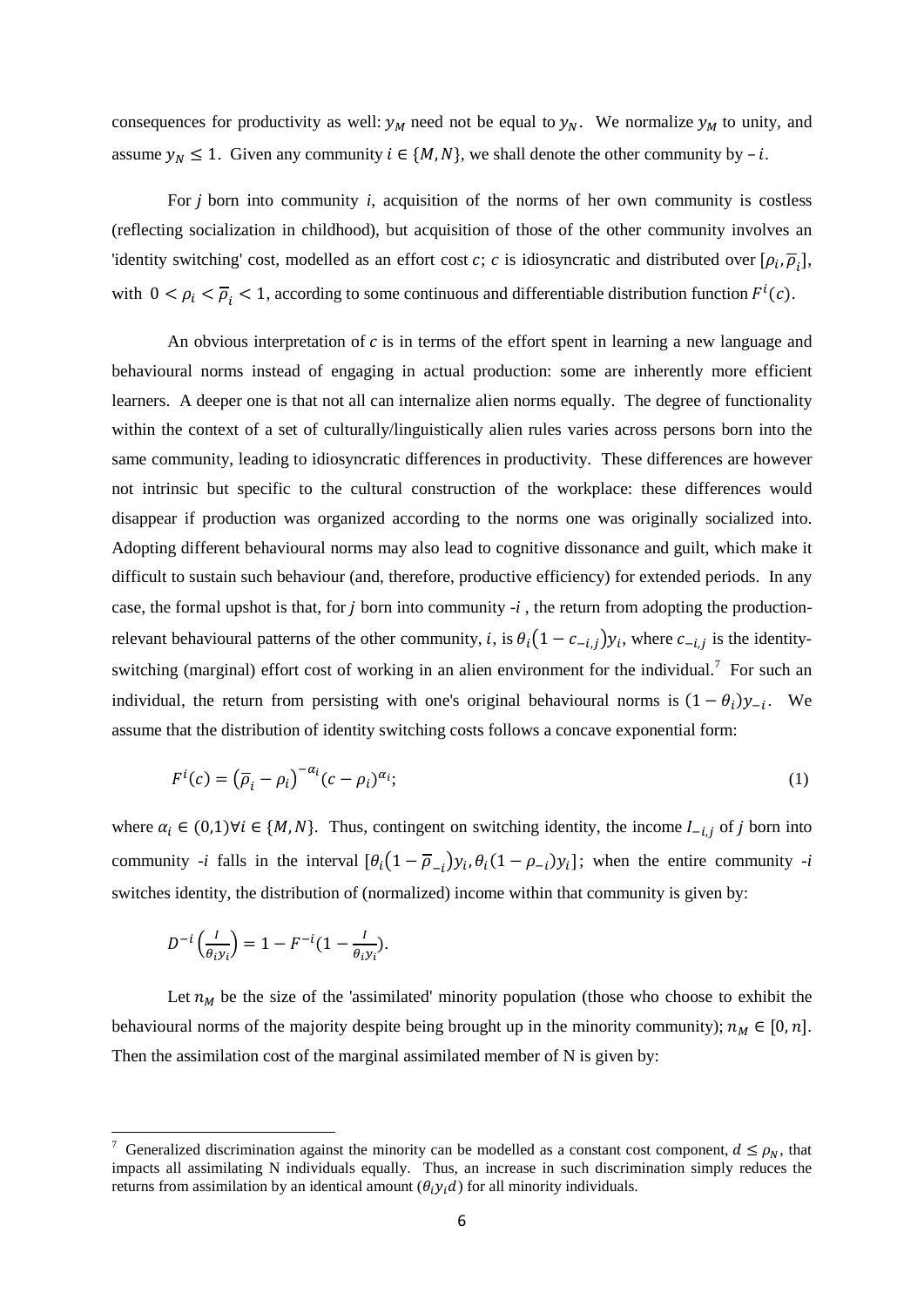$$
\breve{c}(n_M) \equiv F^{N-1}(\frac{n_M}{n}).
$$
\n(2)

 $\check{c}$ (.) is the inverse supply function for assimilated individuals: if the population size of N individuals who rationally assimilate is  $n_M$ , then the highest cost incurred must be exactly  $\bar{c}(n_M)$ . By (1) and (2):

$$
\breve{c}(n_M) \equiv \left(\frac{n_M}{n}\right)^{1/\alpha_N} \left(\overline{\rho}_N - \rho_N\right) + \rho_N; \tag{3}
$$

so that (recalling  $\alpha_N \in (0,1)$ ):

$$
\breve{c}'(n_M) = \frac{(\overline{\rho}_N - \rho_N)}{n\alpha_N} \left(\frac{n_M}{n}\right)^{\frac{1-\alpha_N}{\alpha_N}} > 0 \text{ for all } n_M \in (0, n];\tag{4}
$$

$$
\breve{c}^{\prime\prime}(n_M) = (1 - \alpha_N) \frac{(\overline{\rho}_N - \rho_N)}{(n\alpha_N)^2} \left(\frac{n_M}{n}\right)^{\frac{1 - 2\alpha_N}{\alpha_N}} > 0. \tag{5}
$$

Thus, the marginal assimilation cost function (or the inverse supply function)  $\check{c}$ (.) is *increasing and convex* in the size of the assimilated population over  $(0, n]$ . Analogous expressions hold for M.

#### **2.2. Equilibrium**

Individuals simultaneously decide whether to acquire the behavioural traits of the other community or to persist with their own, i.e. those they are already endowed with, with the objective of maximizing their own income. A Nash equilibrium is simply a set of identity choices such that the choice made by any individual maximizes her own income, given those of all other individuals in society.

Since  $\rho_i > 0$  for all  $i \in \{M, N\}$ , if at least one member of community *i* earns at least as much by switching, then all members of the other community  $(-i)$  must earn more by continuing with their own identity. Thus, apart from the two possible mono-cultural outcomes, where all individuals choose to exhibit identical behavioural norms and traits, we only need to consider the class of 'multicultural' outcomes where all members of some community *i* maintain their own communal identity markers, and at least some (possibly all) members of the other community –*i* persist with the identity markers of that community (-*i*), as possible candidates for Nash equilibrium.

We shall first consider assimilation by minority (N) individuals to majority (M) norms. In light of the preceding discussion, any given level of assimilation  $n_M \in [0, n]$  constitutes an equilibrium if, given that level of assimilation and persistence of all M individuals with their own cultural traits, (a)  $n_M/n$  proportion of N individuals are all at least as well off by assimilating, and (b) the remaining proportion of N individuals are all at least as well off by *not* assimilating. Note that condition (a) above implies that all M individuals are better off by persisting with their own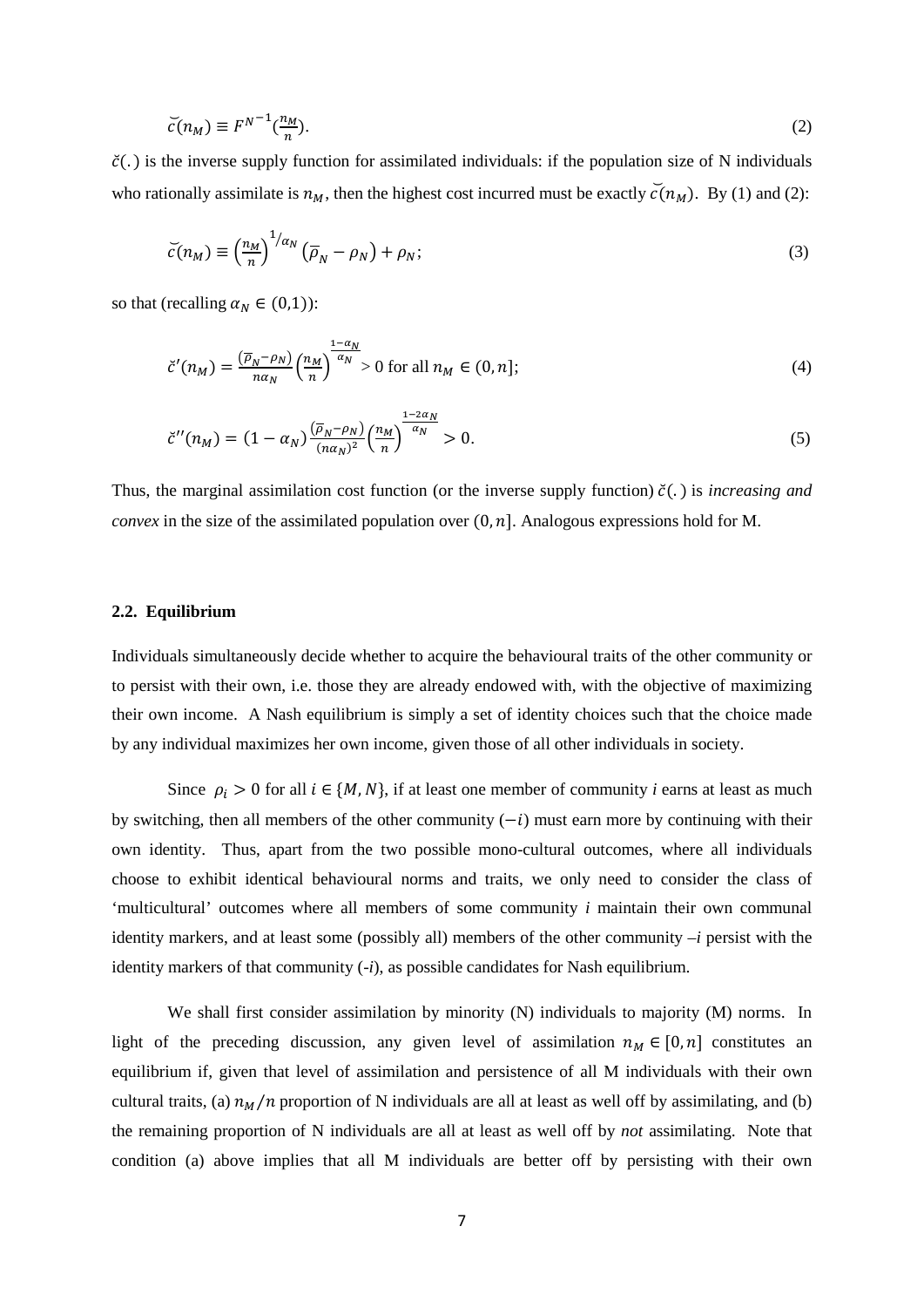behavioural traits when  $n_M > 0$ . When  $n_M = 0$ , given the persistence of all other M individuals with their own cultural traits, every M individual is worse off in case of a unilateral deviation to the minority's traits (since  $m > n$ ). An equilibrium  $n_M^*$  is (locally) stable if there exists  $\varepsilon > 0$  such that: [for all  $n_M \in (n_M^*, n_M^* + \epsilon)$ , more than  $\left(1 - \frac{n_M}{n}\right)$  proportion of N individuals are worse off by assimilating; and, for all  $n_M \in (n_M^* - \epsilon, n_M^*)$ , more than  $\frac{n_M}{n}$  proportion of N individuals are better off by assimilating]. Evidently, since  $n_M \in [0, n]$ , the first part of the stability condition above must hold vacuously when  $n_M^* = n$ , while the second part must hold vacuously when  $n_M^* = 0$ . An equilibrium where M individuals acquire the minority's behavioural norms is defined analogously.

We now impose two restrictions via our Assumption 1 below. Assumption 1(i) formalizes the intuitive idea that assimilation costs are substantial *relative* to the size of the majority, and thus relative to private gains from *unilateral* assimilation on part of N individuals. This does not prevent assimilation costs from being arbitrarily small for a positive proportion of the N population: while positive,  $\rho_N$  can be arbitrarily close to 0. However, the closer  $\rho_N$  to 0, the closer the majority must be in size to the minority. Recalling (4), Assumption 1(ii) essentially implies that the marginal identity switching cost increases relatively fast when the society is close to mono-culturalism, and ensures that relatively small-scale defections from a mono-cultural equilibrium would be self-correcting.

**Assumption 1.** (i)  $[m < \frac{y_N}{1-\rho_N+y_N}]$ ; (ii) for all  $i \in \{M, N\}$ ,  $[\frac{(\rho_i-\rho_i)}{s_i\alpha_i}]$  $\frac{r_i P_l}{s_i \alpha_i} > 2 - \overline{\rho}_i$ , where  $s_i$  is the population share of community  $i$ .

**Proposition 1.** *Let Assumption 1 hold. Then, exactly three locally stable equilibria exist, two of which entail behavioural uniformity, while one entails complete behavioural separation.* 

**Proof:** See the Appendix.

By Proposition 1, only three stable equilibria exist. One involves assimilation of the entire minority community to the majority's norms: the latter thus universally prevail in this mono-cultural equilibrium. However, a stable multi-cultural equilibrium also exists, where *all* persist with the cultural-linguistic norms specific to their own respective communities. Lastly, assimilation of the entire majority to the minority's norms constitutes a locally stable mono-cultural equilibrium as well.<sup>[8](#page-8-0)</sup>

Proposition 1 implies that the same two communities can get locked into either a monocultural or a multi-cultural equilibrium, depending on accidents of past history. Thus, if a minority currently exists in a state more or less culturally separate from the majority, that cannot, by itself, be construed as evidence of that community's inherent or constitutive inability to assimilate. Rather, it can be perceived as the result of a collective action problem: a coordinated attempt at assimilation, if

<span id="page-10-0"></span><sup>-&</sup>lt;br>8  $\overline{\text{B}}$  There exist multi-cultural equilibria involving partial assimilation as well, but these are all unstable.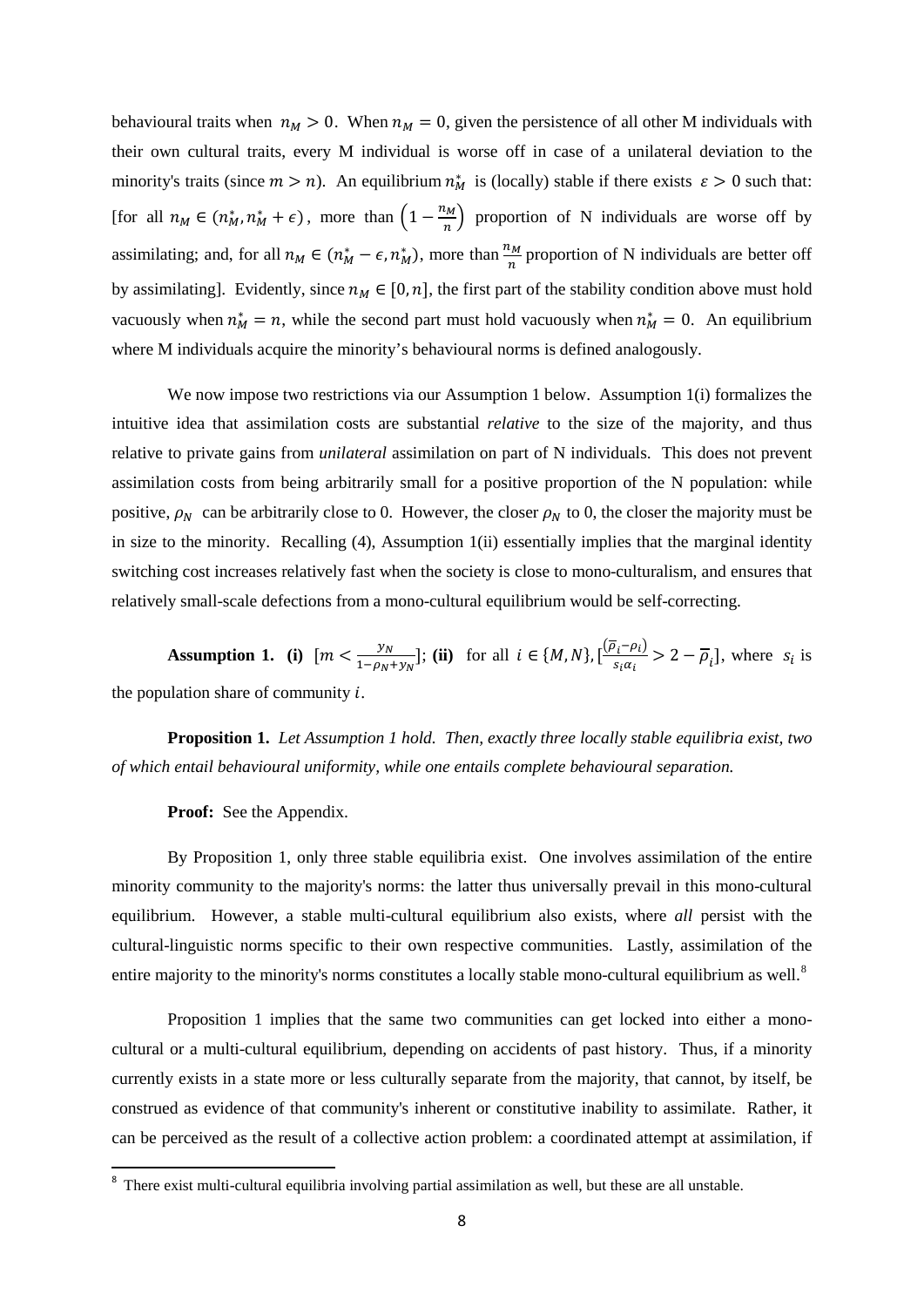sufficiently widespread within the minority community, may indeed succeed in completely assimilating that community to majority norms. Conversely, an assimilated minority may successfully construct its separate identity through a coordinated attempt at cultural assertion and 'invention of traditions'. [9](#page-10-0) In either case, Proposition 1 suggests that assimilation or separation may be a collective choice in a broad sense, rather than a social given. The state, through its language, schooling, employment and citizenship policies, may be able to exercise that choice effectively. Once exercised on a sufficiently large scale, the outcome would be self-sustaining. Since the society would shift to a different locally stable equilibrium, compulsion would no longer be necessary: voluntary decentralized individual choice would continue to reproduce the desired outcome. A similar big push may be exercised by large-scale social movements inside the minority community as well.

Since Proposition 1 suggests that separation or assimilation may be a matter of collective choice, it also highlights the importance of comparing the characteristics of these alternate equilibria in the formulation of social policy. We now proceed to address this question.

#### **2.3. Comparing equilibria**

We compare the properties of the equilibrium where the minority assimilates, with those of the equilibrium where all persist with their original cultural norms, so that the communities fully maintain their cultural cum behavioural 'separateness'. For brevity, we shall term the first, 'assimilation' and the second, 'separation'. For the rest of this paper, we ignore the remaining stable equilibrium where the majority assimilates to minority norms since this appears generally devoid of substantive policy interest: it is difficult to think of societies where such an equilibrium may be thought to obtain.<sup>[10](#page-11-0)</sup>

**Proposition 2.** *Let Assumption 1 hold*. *Then, under assimilation by the minority community relative to separation:*

*(a) every member of the majority community earns more, and the majority community's share of total income rises;* 

*(b) total income in society is higher;*

*(c)* total income of the minority community rises iff  $[(1 - ny_N) > E(c_N)]$ ; its total income is *reduced if the inequality is reversed; and*

<sup>-&</sup>lt;br>9 <sup>9</sup> For a detailed discussion of such movements and their role in the construction of ethno-linguistic nationalism in modern Europe, see Hobsbawm (1992) and Hobsbawm and Ranger (1983).

<span id="page-11-0"></span><sup>&</sup>lt;sup>10</sup> Furthermore, such an equilibrium necessarily generates lower total output than the one where the minority assimilates, provided M is, on average, at least as attached to its norms as the minority (i.e.  $E(c_M) \ge E(c_N)$ ), and may do so even otherwise. Since this is empirically likely, it is therefore of limited normative interest.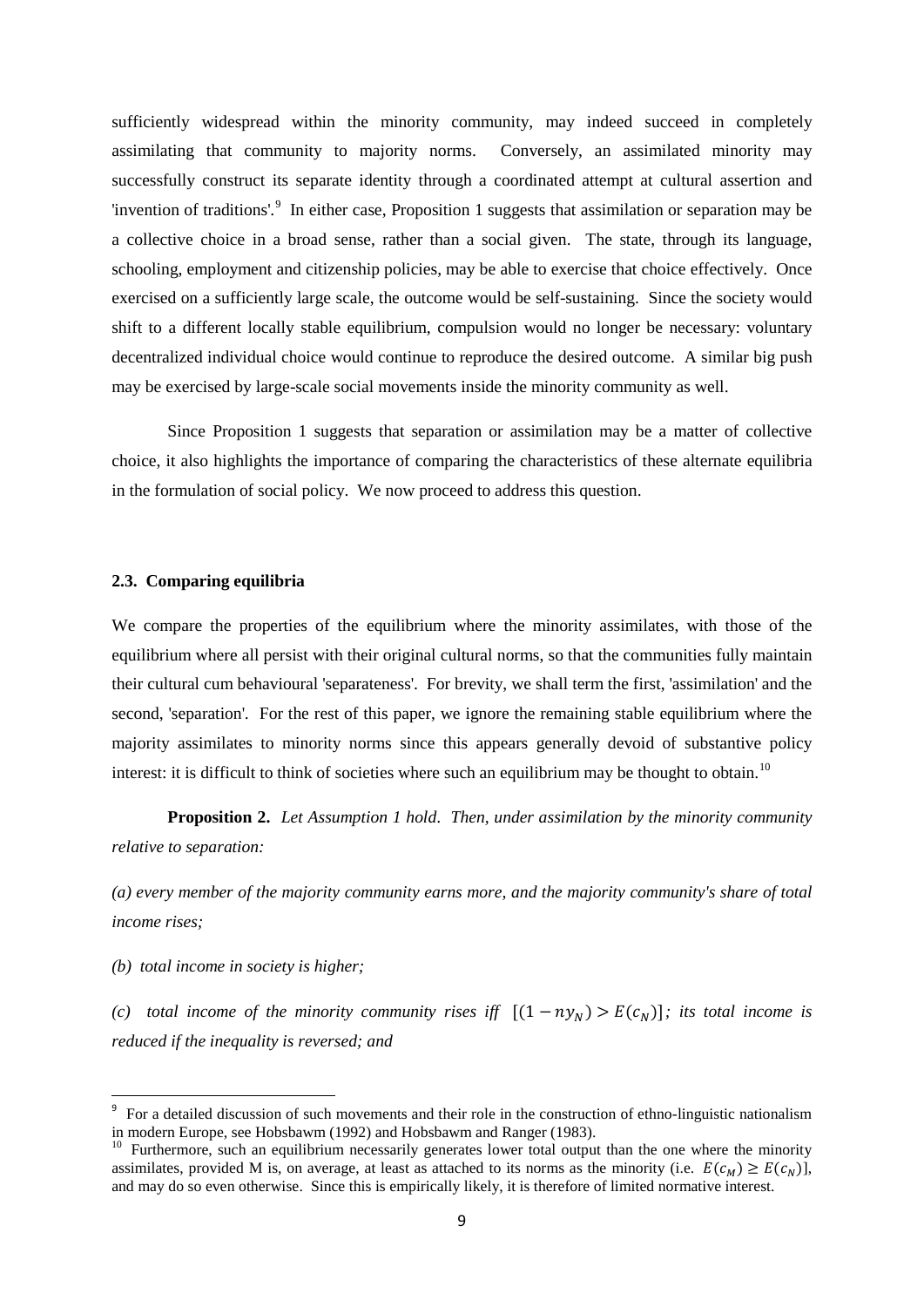*(d) all minority individuals suffer an absolute income reduction if*  $[(1 - ny_N) < \rho_N]$ , *while* at least *some do so if*  $[(1 - ny_N) < \overline{p}_N]$ .

**Proof:** See the Appendix.

Proposition 2 articulates the efficiency argument for assimilation. Every member of M gains income if N assimilates. The economies of scale assimilation generates outweigh the costs of integration incurred by the latter, so that total income of society necessarily increases. However, assimilation also leads to increased inequality along two different dimensions. First, it benefits M *proportionately more.* Second, while incomes within a community are identical under separation, reflecting equal inherent productivity, idiosyncratic differences in the ability to function within an alien culture opens up income inequality inside N when it assimilates (though incomes within M remain equalized).

Despite a decline in income share, N benefits monetarily on average from assimilation when the gain from assimilation is greater than the average cost. The larger the majority and the lower the relative productivity of the minority, the higher this gain. However, provided that the upper bound on assimilation costs is higher than the gain from assimilation, a positive proportion of N individuals (those with costs in  $(1 - ny_N, \overline{p}_N)$ ) must suffer a fall in income under assimilation. When costs are sufficiently high relative to the gains  $(1 - ny_N < \rho_N)$ , assimilation reduces the income of *every* N individual. The two forms of inequality that assimilation engenders may be expected to influence social conflict in different ways. We now proceed to incorporate two forms of social conflict in our model and investigate how the inequality-inducing consequences of assimilation impact on them.

#### **3. Public consumption and collective conflict**

The first form of conflict we address is that over collective assertions of identity via symbolic domination of the public sphere. A community finds its collective identity in shared religious shrines, monuments to its departed heroes, public memory rituals of past victories and defeats, in the naming of parks, streets, bridges, towns and universities after its revered members, mass public gatherings to perform collective religious and ethnic rituals, state holidays on occasions important to its perceived collective history, etc. Laws governing private behaviour of individuals, especially in matters of marriage, sexual behaviour, divorce, abortion and inheritance, are also typically based on a set of core values and norms identified with particular ethno-religious communities. Thus, in the first case, a sense of collective ownership is derived from the physical presence of a community's symbolic markers of territory in the public space, literally interpreted. In the second case, a sense of collective possession is derived from the state's identification with, or support for, a set of norms central to the self-perception of a community, articulated through the use of the state's legal and administrative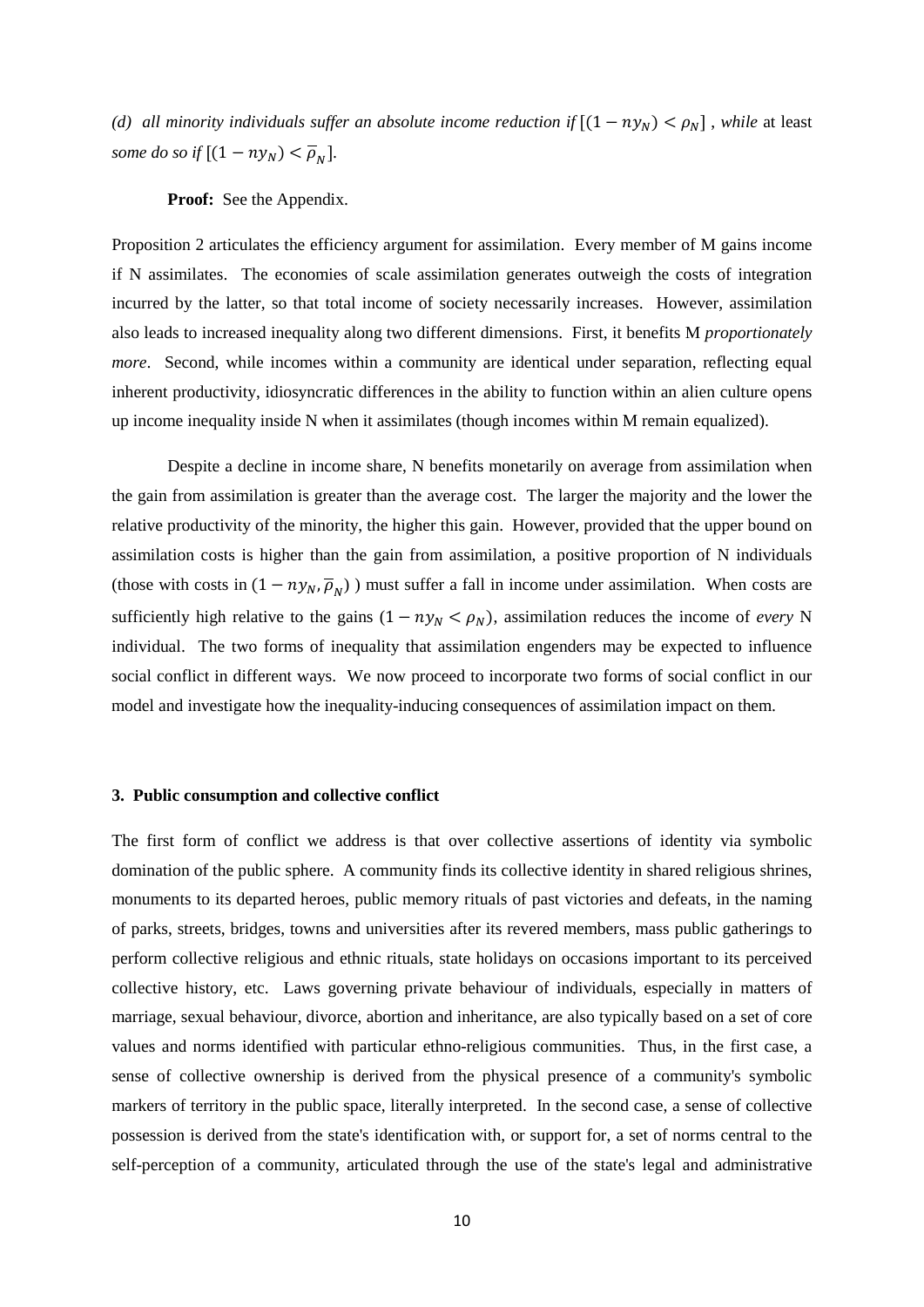machinery (its coercive powers) to enforce the observance of these norms by private individuals. The second case thus involves the juridical presence of a community's symbolic markers of territory within the corpus of normative prescriptions that together constitute the normative public sphere. Analytically, therefore, the two cases can be treated identically for our purposes.

When a society consists of multiple ethno-religious communities with a strongly defined sense of collective history, defined especially in terms of past antagonisms, marking of collective territory in the public sphere is liable to generate conflicts. These may take the form of attempts by different communities to lobby/bribe authorities to act in their favour, for and against the status quo, or they may consist of direct action. Direct action may be legal and peaceful; e.g. when it involves mass subscription drives to build places of worship or monuments more imposing (and therefore more assertive) than those of another community. It may also be illegal and violent, as when it involves the mobilization of activists' groups or militias to physically destroy places of worship or monuments belonging to other communities, or to terrorize other communities to force them to desist from observing certain practices or rituals. In any case, offensive action by one community, if unchecked by countervailing defensive action by the other community, generates psychic gains for members of the former community, and losses for members of the latter. Group conflict of this kind can be conceptualized as fights over *distribution of symbolic territory*, rather than of material resources.

Such conflict engages real resources, but the consequent gains are directly psychic, i.e. nonmaterial, depending on the extent to which particular types of public goods specific to a community are generated. For formal purposes, we can demarcate them as taking place in the sphere of collective symbolic consumption, rather than in that of private material consumption. The zero-sum nature of such consumption is parsimoniously modelled via a framework where an individual cares both about consumption in her private sphere and the *share* of the public sphere 'owned' by her community.

Let utility of any member *j* of community  $i \in \{M, N\}$  be given by  $u_j^i = U^i(x_j, p_i, p_{-i}, t)$ ; where  $x_i$  is *j*'s private consumption,  $p_i$  is the extent of 'cultural ownership' of the contestable public sphere,  $p_i \in [0,1]$ , and  $t \in (0,1]$  is a parameter reflecting the proportion of the public sphere open to contestation. Greater reflection of the *other* community's symbols in the public sphere (higher  $p_{-i}$ ) reduces the well-being of all members of community  $i$ , while greater reflection of one's own symbols (higher  $p_i$ ) entails an improvement. Of course, in our two community world,  $p_i = 1 - p_{-i}$ , so that the first automatically implies a corresponding reduction in  $p_i$ . <sup>11</sup> Intuitively, the proportion  $(1-t)$ 

<span id="page-13-0"></span> $11$  However, this need not be so in a richer model with more than two communities. There, our formulation permits two communities to simultaneously achieve higher shares of the public sphere, at the cost of some *third* community. In such a society, a given community A may feel differentially antagonistic towards other communities B and C. We do not explore this interesting extension in the present paper.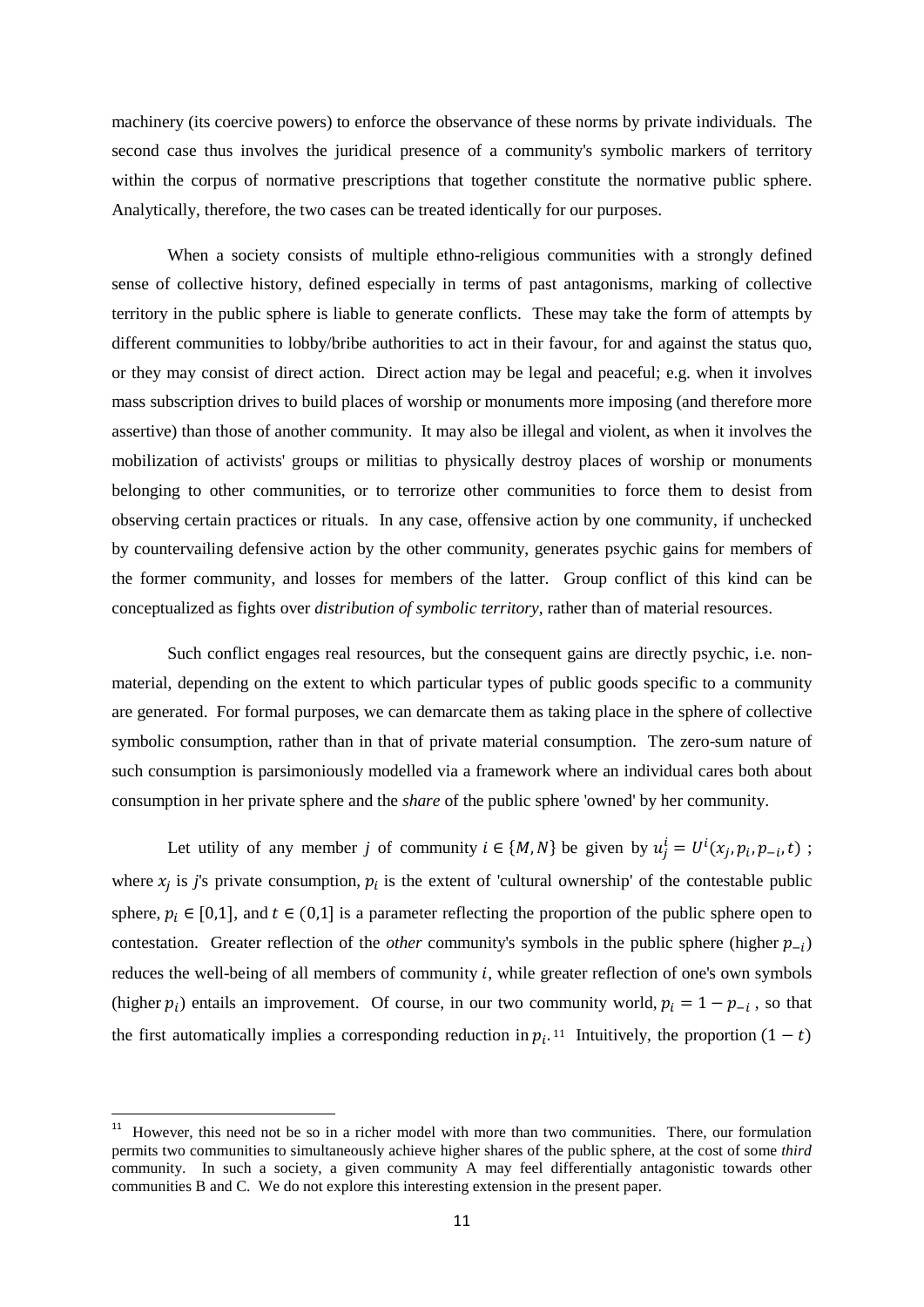of the public sphere is culturally neutral between the two communities: formally, they hold equal shares  $\underline{p} \in (0, \frac{1}{2})$  $\frac{1}{2}$ ].<sup>12</sup> For algebraic parsimony, we assume that preferences assume the following form:

$$
u_j^i = x_j \left(\frac{p_i}{1 - p_i}\right)^{t \aleph_i};\tag{6}
$$

with  $\aleph_N$ ,  $\aleph_M > 0$ . The extent of collective ownership is defined through a process of political contestation, which requires the expenditure of monetary resources, generated through decentralized voluntary contributions, on the part of both communities. Formally, community *i*'s ownership share of the contestable public sphere is given by the standard ratio-form contest success function:

$$
p_i = \frac{\binom{b_i}{b_{-i}}^{\tau}}{1 + \binom{b_i}{b_{-i}}^{\tau}};
$$
\n(7)

where  $b_i$  is the total expenditure by community *i* in political attempts to influence the normative or symbolic content of public space in its favour, and  $\tau \in (0,1]$  is a parameter. Using (6) and (7),

$$
u_j^i = x_j \left(\frac{b_i}{b_{-i}}\right)^{\sigma_i t} \tag{8}
$$

where  $\sigma_i > 0$ . Member *j* of community *i* has income  $I_j^l$ . All individuals simultaneously allocate their income between private consumption and political contribution so as to maximize utility.

Suppose the equilibrium levels of political expenditures are  $b_M^*, b_N^*$ . Then, since (recalling (8)) utility only depends on relative political expenditure, a strict Pareto-improvement could be implemented if, somehow, political expenditures of both communities were taxed at some community-neutral rate*,* and the revenue used to subsidize private consumption of all members of society. A social planner who could credibly pre-commit to the equilibrium division of the public sphere would also be able to enforce a strict Pareto-improvement by eliminating political contributions altogether. Thus, we shall interpret the total amount of political expenditure generated in the Nash equilibrium as a measure of both the total social cost of conflict and its intensity.

The FOCs of the optimization problem of the representative contributing member, *j*, yield:

$$
\forall i \in \{M, N\}, \left[\frac{b_i}{x_j^i} = \sigma_i t\right].\tag{9}
$$

<span id="page-14-0"></span><sup>&</sup>lt;sup>12</sup> We think of this space as one of constitutional guarantees of equal treatment of different ethno-religious (or racial) groups by the state. A constitution may ban all religious content and symbols from the education system except when these receive equal secular scrutiny in a course on comparative sociology. In India, personal laws governing marriage, divorce and inheritance differ across religious communities, but have equal constitutional validity. Despite Hindus constituting about 85% of the population, the number of public holidays to mark Hindu religious celebrations is roughly the same as those marking the festivals of religious minorities.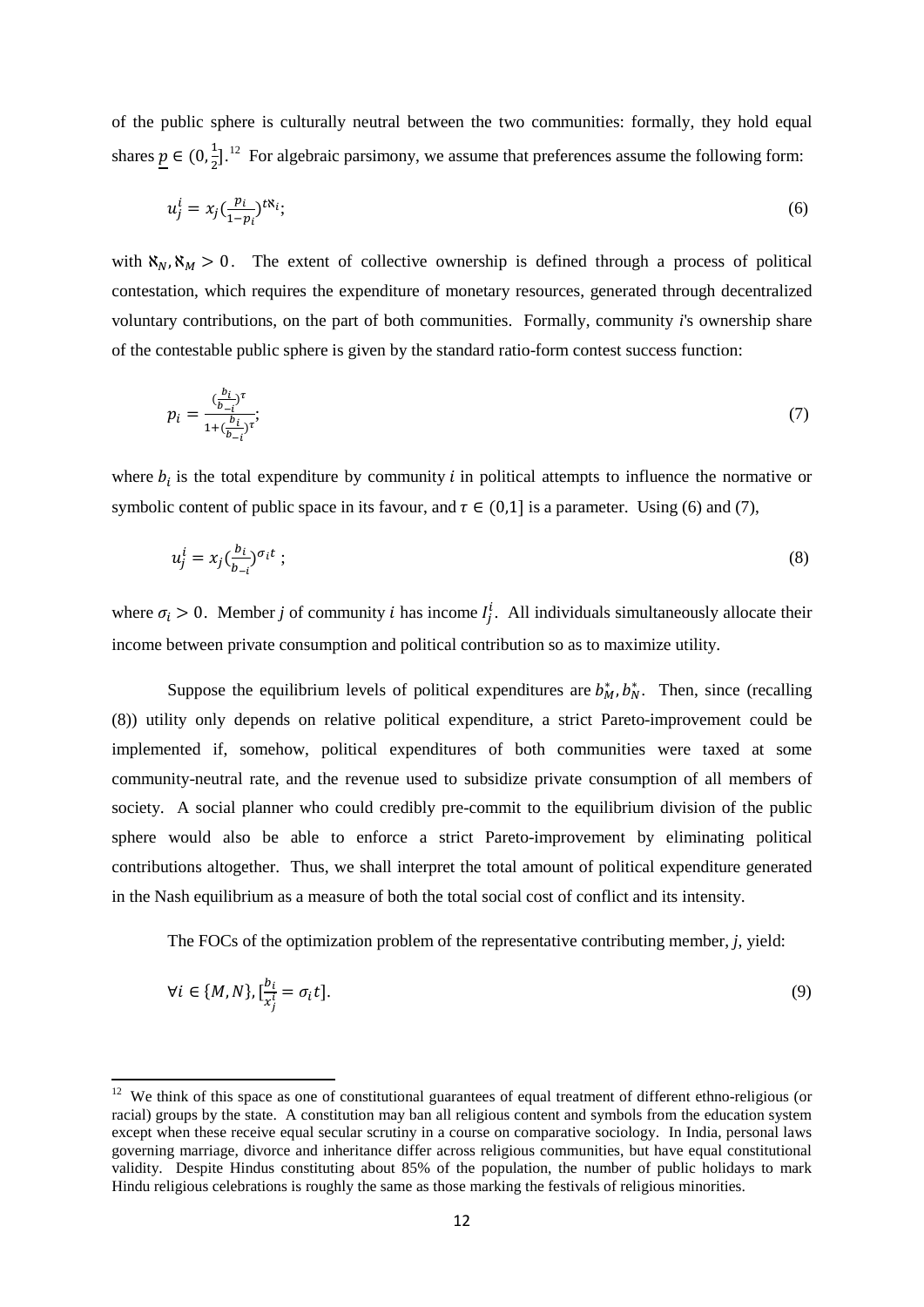The community-specific parameter  $\sigma_i$  reflects the relative weight on collective consumption vis-a'-vis private consumption. Higher  $\sigma_i$  implies a stronger sense of communal identity, relative to a private notion of self-hood. We accordingly term it *community cohesion*: higher levels of community cohesion increase aggregate political spending by a community. Since equilibrium incomes are identical within M regardless of whether N assimilates, and identical within N in the separated equilibrium, all community members must make identical and positive political contributions in these three cases. Let  $Y_{NM}$  be the total income of the minority community if it assimilates, and define:

$$
\sigma_N^*(t) \equiv \frac{Y_{NM} - n(1 - \overline{\rho}_N)}{t(1 - \overline{\rho}_N)}.\tag{10}
$$

Recalling (9), it can be checked that, given any  $t \in (0,1]$ , when the minority community assimilates, *all* minority individuals must make positive political contributions whenever  $\sigma_N > \sigma_N^*(t)$ .

**Proposition 3.** *Given any triple*  $\lt m, F^N(c)$ ,  $F^M(c)$  > *satisfying Assumption 1, any t*  $\in$  $(0,1]$ *, and any*  $\sigma_N > \sigma_N^*(t)$ *,* 

(a) there exists  $\epsilon > 0$  such that political spending as a proportion of total income is lower under *assimilation by the minority community, compared to separation, whenever*  $\sigma_M < \sigma_N + \epsilon$ ;

*(b) there exists*  $\epsilon > 0$  *such that the minority community receives the lower share of the contestable part of the public sphere under both assimilation and separation whenever*  $\sigma_M > \sigma_N - \epsilon$ ;

*(c) the minority's share of the contestable part of the public sphere falls when it assimilates; and*

*(d) any expansion in the contestable part of the public sphere reduces the private consumption of every individual in society; furthermore, there exists*  $\epsilon > 0$  *such that any such expansion reduces the minority's share of the contestable part whenever*  $\sigma_M < \sigma_N + \epsilon$ .

#### **Proof.** See the Appendix.

Proposition 3 extends the efficiency case for assimilation (Proposition 2) to conflict over division of the public sphere. Intuitively, it focuses on the situation where identity-based political mobilization is extensive within both communities, and the two communities are not-too-dissimilar in cohesion. In such situations, Proposition 3(a) suggests that resource loss due to conflicts may fall as a proportion of total output when N assimilates.<sup>[13](#page-14-0)</sup> N always receives less than half the contestable part of the public sphere; assimilation reduces its share (Proposition 3(b) and (c)). These findings are driven largely by

<span id="page-15-0"></span><sup>&</sup>lt;sup>13</sup> An off-shoot of assimilation, at least over time, may conceivably be the weakening of community cohesion within the minority, and therefore of conflicts with the majority. Kuran and Sandholm (2008) offer an evolutionary game theoretic perspective on this view. Our static argument is independent of this dynamic argument. Note also that a shift to assimilation may *increase* inter-group conflicts when N is sufficiently *less cohesive*, relative to M. Then, income inequality engendered within N by assimilation may actually increase total political spending by N, expressed as a proportion of total societal income.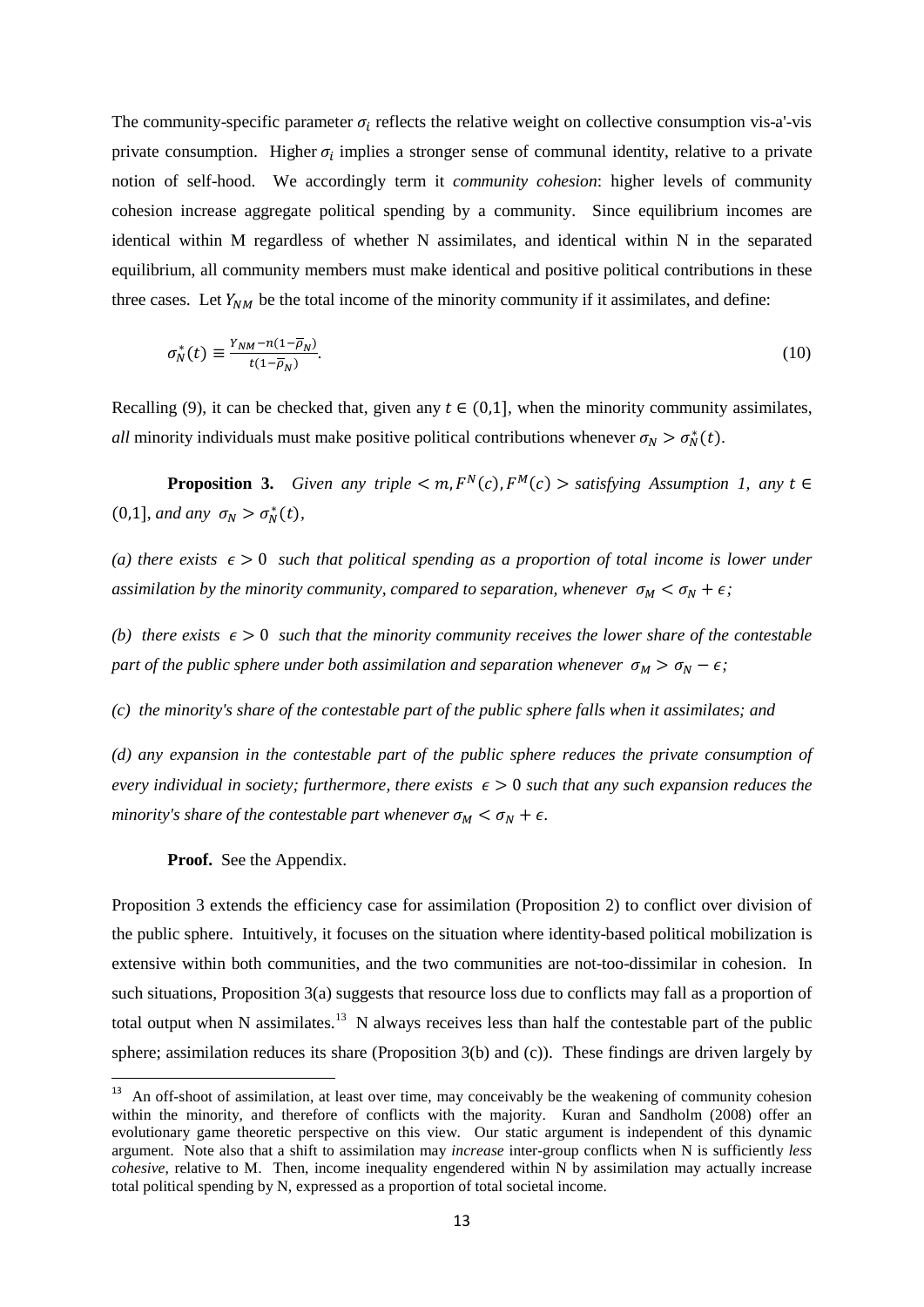the fact that assimilation reduces the income share of N (Proposition 2(a)). If a larger part of the public sphere opens up for contestation, then all members of society increase their political spending. However, M increases its political spending proportionately more. Hence, such an expansion leads to N faring worse in the political arena: its share of the public sphere falls (Proposition 3(d)).

**Remark 1.** Total resource expended on identity-related consumption conflict increases if total income accruing to *both* communities increases,  $14$  as must be the case under assimilation if  $m > E(c_N)$  (recall Proposition 2(a and c)), but not necessarily otherwise.

Now, recalling (8) and using a log transformation of the utility function there, we have:

$$
\frac{du_j^N}{dt} = \frac{1}{x_j} \frac{\partial x_j}{\partial t} + \sigma_N \ln \left( \frac{b_N}{b_M} \right) + \frac{\sigma_N t}{\left( \frac{b_N}{b_M} \right)} \frac{\partial \left( \frac{b_N}{b_M} \right)}{\partial t}.
$$
\n(11)

In the light of  $(7)$  and Proposition 3 (parts  $(b)$  and  $(d)$ ),  $(11)$  yields the following.

**Corollary 1.** *Given any triple*  $\lt m, F^N(c), F^M(c) >$  *satisfying Assumption 1, given any*  $t \in (0,1]$ , and given any  $\sigma_N > \sigma_N^*(t)$ , there exists  $\epsilon > 0$  such that a marginal contraction in the *contestable part of the public sphere increases the welfare of every minority individual whenever*   $\sigma_M \in (\sigma_N - \epsilon, \sigma_N + \epsilon).$ 

Despite its aggregate conflict-reducing effects (Proposition 3), the inequality engendering effects of assimilation spill over from the space of incomes (Proposition 2) to the space of utilities. .

**Corollary 2.** *Given any triple*  $\lt m, F^N(c), F^M(c) >$  *satisfying Assumption 1, any t*  $\in (0,1]$ *, and any*  $\sigma_N > \sigma_N^*(t)$ ,

*(a) the welfare of every majority individual is higher under assimilation, relative to separation; and*

*(b)* when  $m < \rho_N$ , the welfare of every minority individual is lower under assimilation, relative to *separation.* 

 **Proof.** See the Appendix.

<span id="page-16-0"></span> $\overline{a}$ 

**Remark 2.** Since the relative identity composition of the public sphere necessarily shifts against the minority (Proposition  $3(c)$ ), minority individuals may be worse off on assimilation even if they achieve income gains. Thus, the assumption of large identity costs relative to income gains  $(m < \rho_N)$  is sufficient, but not necessary, for assimilation to make *all* minority individuals worse off.

<sup>&</sup>lt;sup>14</sup> This follows immediately from condition  $(X11)$  in the Appendix.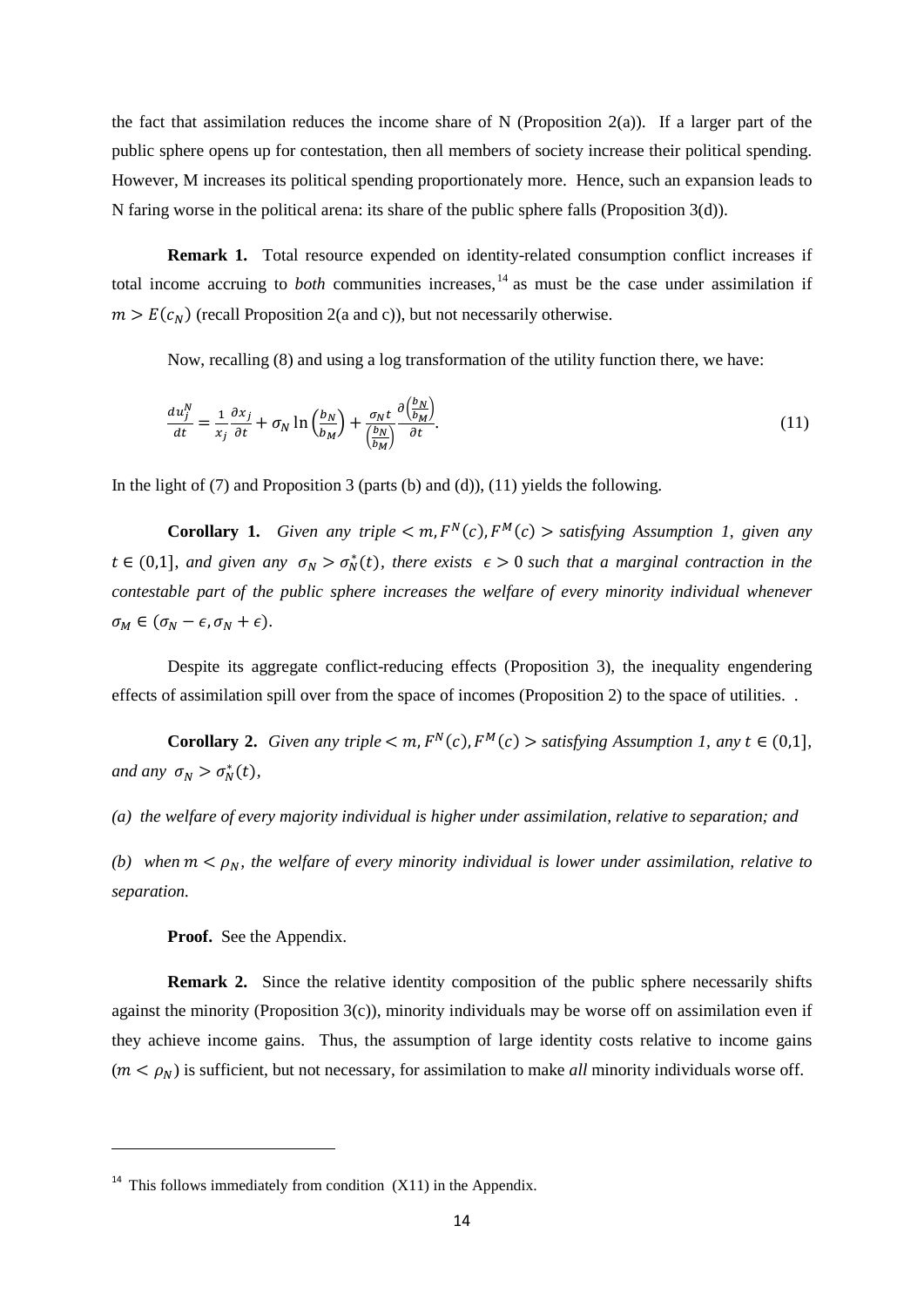#### **4. Private expropriation and individualized strife**

Section 3 examines conflict over collective consumption. Such conflict however does not involve *income expropriation*: it does not change the distribution of material resources ('income'). We now proceed to address this additional dimension of social conflict. From the perspective of the minority, the key justification for assimilation identified by our analysis so far is its positive impact on the earnings of those minority individuals whose identity adjustment costs are low relative to the gain from assimilation. We now show that even these purported gains may be illusory: they may be more than eliminated by decentralized conflict over expropriation generated endogenously by assimilation.

We interpret expropriation primarily as illegal income from individual participation in a competitive criminal sector that involves extortion, theft and robbery. More broadly, however, it may involve legislated redistributive mechanisms (welfare payments) to non-producers as well. We model expropriation as a lump-sum tax on all producers: the size of this tax rises with the relative size of the population engaged in expropriation, till some ceiling. The expropriation sector is competitive, in that entry is free, all expropriators act as price-takers and earn identical returns from expropriation.

Expropriation yields  $r, r = R$  if the proportion of the population engaged in it, x, is not more than  $x^* \in (0,1)$ . The most that a producer can lose to expropriators is  $\overline{L} \in (0, n y_N)$ . We think of both *R* and  $\bar{L}$  as measures of property rights protection. For crime, we interpret *R* as the most that an individual criminal can extort, and  $\bar{L}$  as the amount a producer cannot defend, given the policing and legal structure. The former binds when the criminal population is sufficiently small (below  $x^*$ ). The latter binds at  $x^*$  and beyond. Expansions in the criminal population beyond  $x^*$  accordingly reduce earnings in that sector.<sup>[15](#page-16-0)</sup> When expropriation involves welfare transfers to non-producers, *R* represents the most that a given political system can provide. If the claimant population is small, the system accommodates additional claimants by increasing the tax rate, rather than by reducing per capita benefits. Once the tax ceiling is reached, further increases in the population of transfer claimants lead to a commensurate reduction in per capita benefits. Thus, for a productive individual, loss from expropriation is  $L = Min\{\frac{xR}{(1-x)}, \overline{L}\}$ , while individual gain from expropriation is given by:

<span id="page-17-0"></span>
$$
r = R \text{ if } x \le x^* \equiv \overline{L}/(R + \overline{L});
$$
  
=  $\frac{(1-x)\overline{L}}{x}$  otherwise. (12)

Given any proportion of the population engaged in production  $(1 - x)$ , let  $\pi<sub>P</sub>(x)$  be the

<sup>&</sup>lt;sup>15</sup> This formulation is similar to that of Murphy *et al.* (1993). However, they do not address identity aspects at all, which constitute our explicit focus. This leads to a substantive difference in consequences. While absence of expropriation constitutes a locally stable equilibrium in their model,, the incorporation of identity switching costs rules out this possibility when assimilation occurs in our model (see Proposition 4(b) below).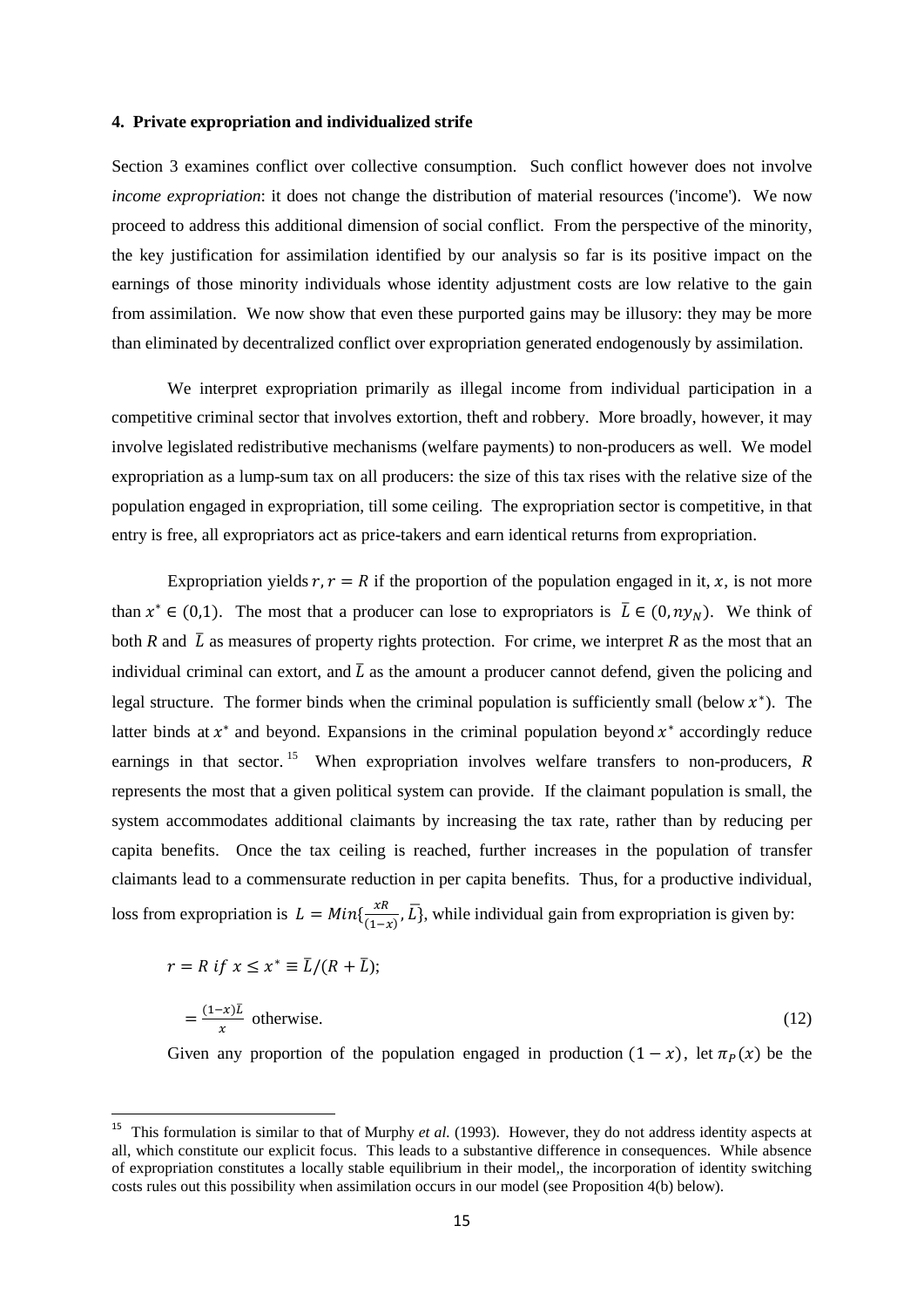*minimum* net income possible such that there exists a set of individuals with measure  $x$ , all members of which earn  $\pi<sub>P</sub>(x)$  or less *in excess of r* from production. Under assimilation, recalling (2),

$$
\pi_P(x) = \left[1 - \operatorname{Min}\left\{\frac{xR}{1-x}, \overline{L}\right\} - \check{c}_N(n-x)\right] - r \text{ if } x \le n;
$$

$$
= \left[1 - \operatorname{Min}\left\{\frac{xR}{1-x}, \overline{L}\right\}\right] - r \text{ if } x > n;
$$
(13)

whereas, under separation,

$$
\pi_P(x) = \left[ n y_N - Min \left\{ \frac{xR}{1-x}, \overline{L} \right\} \right] - r \text{ if } x \le n;
$$

$$
= \left[ m - Min \left\{ \frac{xR}{1-x}, \overline{L} \right\} \right] - r \text{ if } x > n.
$$
 (14)

Analogously, let  $\bar{\pi}_P(x)$  be the *maximum* net income possible such that there exists a set of individuals with measure  $(1 - x)$ , all members of which earn  $\overline{\pi}_P(x)$  or more *in excess of r* from production. Evidently,  $\pi_P(x) = \bar{\pi}_P(x)$  if [either  $x < n$  or  $x > n$ ], while  $\pi_P(n) < \bar{\pi}_P(n)$ . A level of expropriation  $x_E$  is an equilibrium iff  $[\pi_P(x_E) \leq 0$  and  $\overline{\pi}_P(x_E) \geq 0]$ . An equilibrium  $x_E$  is (locally) stable iff for some  $\varepsilon > 0$ ,  $[\pi_P(x) > 0$  whenever  $x \in (x_E, x_E + \varepsilon)$ , and  $\pi_P(x) < 0$  whenever  $x \in (x_E - \varepsilon, x_E)$ .

#### **Proposition 4.** *Let*  $\left[1 - \overline{\rho}_N < R < y_N n\right]$ , and let Assumption 1 hold. Then:

#### *(a) separation and absence of expropriation together constitute a locally stable equilibrium; but*

*(b) assimilation by all minority producers and absence of expropriation cannot together constitute an equilibrium, and the minority community must participate proportionately more in expropriation than the majority community in any equilibrium; furthermore, at least one (locally) stable equilibrium combining assimilation by all minority producers with expropriation will necessarily exist.*

#### **Proof.** See the Appendix.

By Proposition 4(a), universal individual acceptance of the extant distribution of income can co-exist with segregation in productive activities, as a locally stable equilibrium, when the maximum possible returns from expropriation are low, relative to the size of the minority. Thus, when a minority is relatively populous, and property rights are well protected, dependence on criminal activities and/or welfare transfers may be negligible when the communities are segregated at the level of production. This will also constitute the only possible equilibrium when property rights are sufficiently well protected, so that  $R < (y_N n - \overline{L})$ . Thus, private incentives suffice to eliminate individualized distributive strife over material resources altogether, even though the society can offer only imperfect protection to the property rights of producers. Indeed, even property rights protection that appears minimally effective to N producers, in the sense of providing only an arbitrarily small margin over the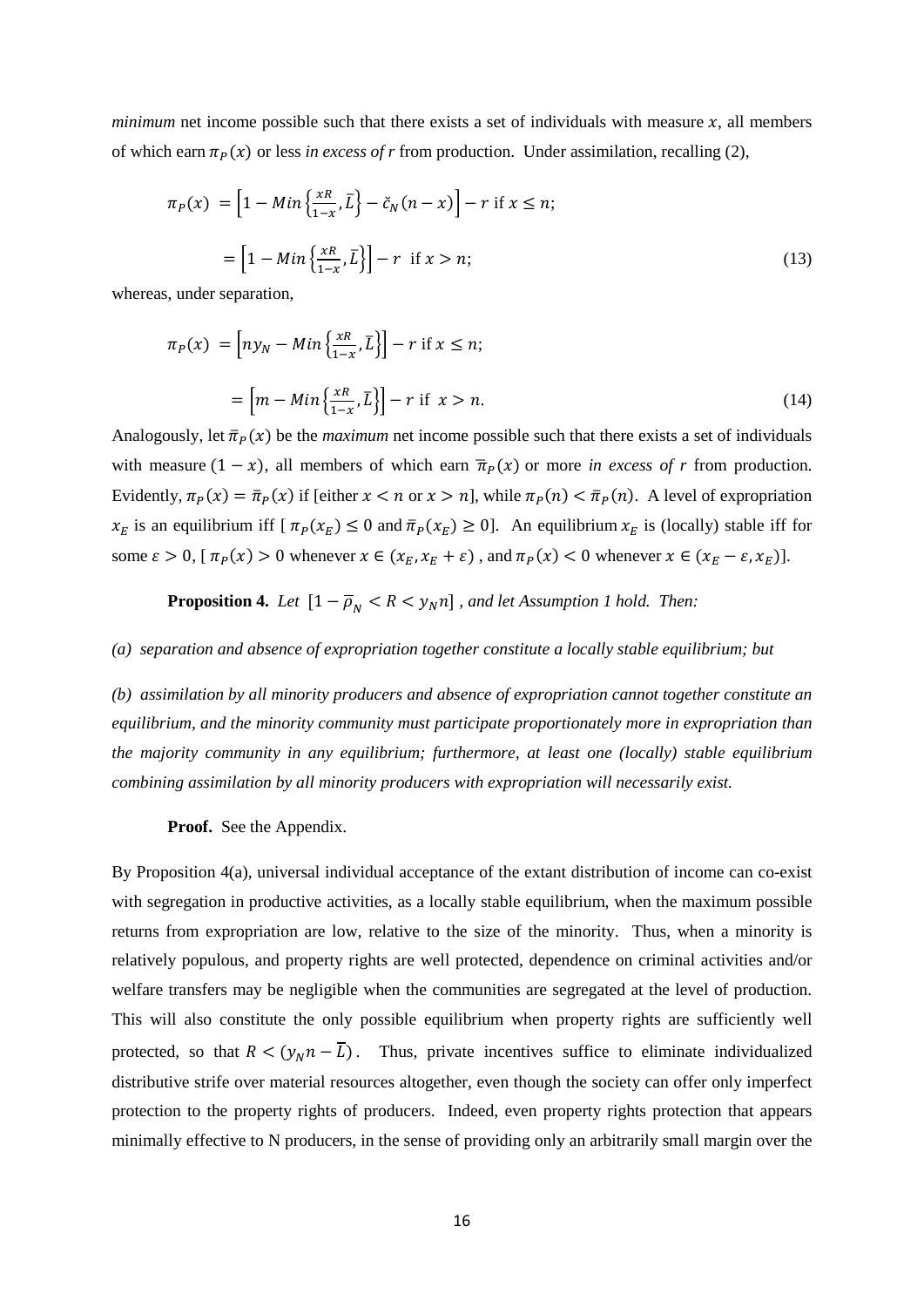return from expropriation, suffices to ensure a locally stable equilibrium that eliminates decentralized distributive conflict under cultural segregation  $(y_N n$  may exceed *R* by an arbitrarily small amount).

In contrast, under assimilation, even if property rights are 'almost perfectly' protected (*R* is less than what all but an arbitrarily small proportion of minority individuals can earn from production), it is impossible to eliminate expropriation as an equilibrium outcome (Proposition 4(b)). Due to identity switching costs, assimilation creates an 'underclass' of minority individuals: the proportion of the minority population with earnings arbitrarily close to  $1 - \overline{\rho}_N$  is always positive. Hence, some N individuals always find it rational to expropriate. This however reduces the return from production, inducing even more individuals to expropriate. Thus, even a highly effective system of property rights protection does not guarantee that distributive tensions will be negligible: a low value of *R* is compatible with high levels of expropriation in every equilibrium involving assimilation by all minority producers. In sum, the presence of identity switching costs can magnify even minor breaches of property rights protection into high and persistent levels of distributive strife.

Proposition 4(b) also suggests that identity costs create a disproportionately low presence of N in production. Every equilibrium exhibits a relatively high engagement of N in expropriation: thus, the underclass, i.e. those surviving on criminal earnings or welfare handouts, must disproportionately include N individuals. Indeed, in equilibrium, the entire N community may expropriate while the entire M community produces. Paradoxically, despite being the expropriators, all N individuals may suffer income losses on assimilation:. Conversely, despite being the expropriated, all M individuals may achieve income gains. Thus, assimilation may causally generate both widespread *immiserization and criminalization* within the N community; indeed this may occur even when potential income gains from assimilation are sizeable for the minority.<sup>[16](#page-17-0)</sup> The following example illustrates this point.

 $\overline{a}$ 

<span id="page-19-0"></span><sup>&</sup>lt;sup>16</sup> In 1871, the British colonial authorities in India enacted the Criminal Tribes Act, under which communities were defined as habitually criminal and systematically registered. Restrictions on movements were imposed and adult male members were forced to report weekly to the local police. At Independence in 1947, 13 million people in 127 communities faced constant surveillance, mandatory fingerprinting, search and arrest without warrant if found outside prescribed areas. The Act was repealed in 1949. The Act essentially covered marginal communities of itinerant petty traders, pastoralists, gypsies, and hill and forest dwelling tribes, whose life-styles and cultural habits did not conform to the model of settled agriculture, waged labour and commercial exploitation of forest resources that the colonial state was promoting. It was thus an attempt to forcibly assimilate these marginal communities into the state's preferred mode of socio-economic organization. Accordingly, special 'settlements' were constructed for these communities, and many were settled (i.e. confined) in villages under police guard, whose job was to ensure that no registered member of the tribe was absent without notice. The Amendment of 1897 empowered local governments to establish separate 'reformatory' settlements, for tribal boys from age four to eighteen, away from their parents (as in Canada and Australia, see Section 1). The usually desperate living conditions in these settlements forced significant sections of these communities to take to petty theft and robbery as a means of survival, which reinforced discrimination and exclusion from productive activities brought about by the Act. A vicious cycle of immiserization and criminalization was thereby created, the effects of which persist even now. See Radhakrishnan (2001).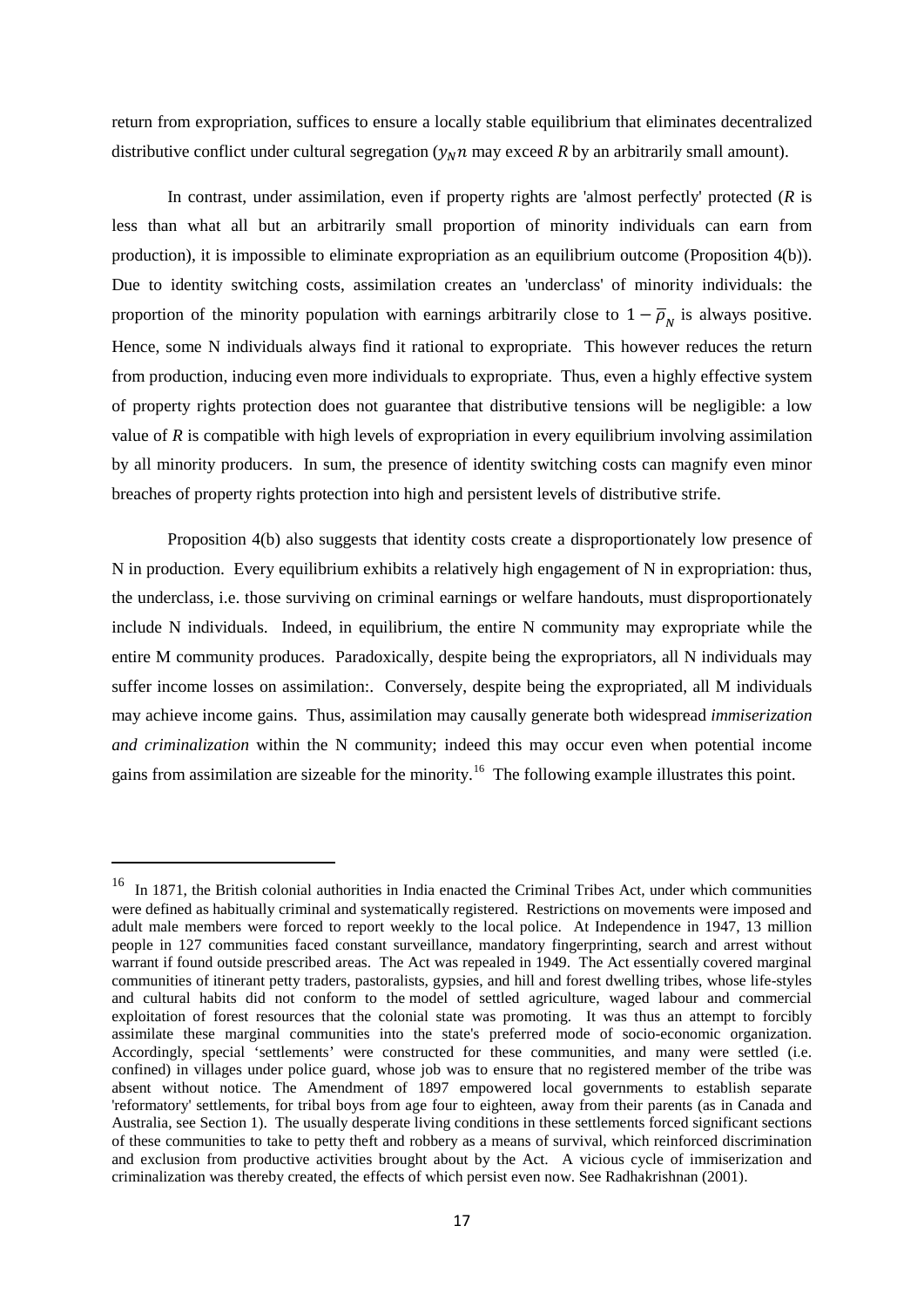**Example** 1. Let  $y_N = 1$ ,  $\overline{p}_M = \overline{p}_N = 0.9$ ,  $\rho_M = \rho_N = 0.3$ ,  $m = 0.51$ ,  $\alpha = 0.5$ ,  $R =$ 0.36,  $x^* = \frac{1}{2}$ . Then Assumption 1 holds,  $R = \overline{L}$ ,  $[n > R > (1 - \rho_N) - \frac{nR}{(1-n)}]$ ,  $[1 - \overline{L} > R]$  and [ $m < 1 - \overline{L}$ ]. Given assimilation, a stable equilibrium exists where all N individuals expropriate while all M produce. All M individuals earn  $(1 - \frac{nk}{(1-n)})$ , which is more than *m*; but all N earn *R*, which is less than *n*. However, since  $n > R$ , no expropriation constitutes a stable equilibrium under separation. Expropriation thus leads to *all* N individuals earning less under assimilation than what they may have done under separation, though all M earn more. Using (1) we find that, *sans* expropriation, assimilation would have generated gains for approximately 59% of the N population.

#### **5. Discussion and concluding remarks**

This paper has developed a parsimonious framework within which the case for assimilating minorities may be examined, and various social conflicts associated with such assimilation clarified. We have shown that the justification for behavioural homogenization may be deduced from (a) the productivity gains it may provide by facilitating economic interaction, and (b) the dampening effect it may have on political contestation among communities for control over symbolic and normative contents of the public sphere. However, these possible gains have to be balanced against the dis-equalizing consequences of integration, both within and across communities. Integration may shift the distribution of both material and symbolic goods against minorities. Second, it may expand income inequality within the minority community itself. This in turn may set in motion attempts to expropriate productive individuals which, through cumulative causation, may more than dissipate any income gains accruing to the minority community from integration. Thus, the efficiency case for assimilation needs to be qualified by the possibility of both immiserization and criminalization of the minority community. Furthermore, measures to protect property rights, which are obviously resource consuming, may be more relaxed, and hence less costly, under separation, without necessarily generating crime or distributive conflict. Such costs offer an additional caveat against assimilation.

Our analysis explains why attempts to integrate *large* minorities into majority *ethno-linguistic* norms in particular may meet with strong resistance, even if there are potential gains from such integration. To illustrate, soon after the formation of Pakistan in 1947, large-scale political conflict broke out in the eastern part of the country over attempts to make Urdu the sole official language. Consequent hardening of oppositional identities between the Urdu-speaking western part and the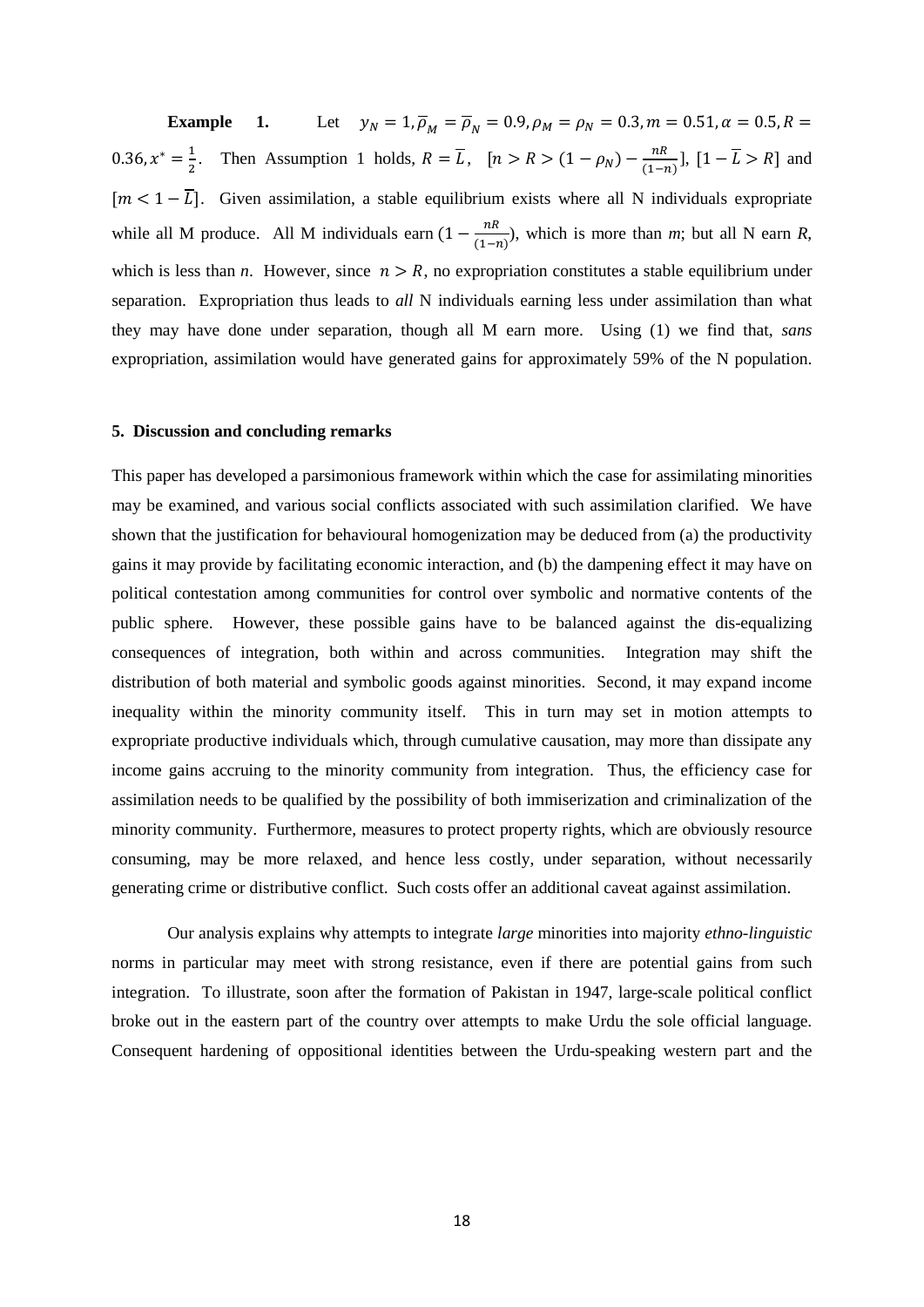Bangla-speaking eastern part eventually led to civil war, genocide and the formation of Bangladesh in 1971. Similar attempts at linguistic unification sparked off decades of civil war in Sri Lanka. [17](#page-19-0)

In explaining such conflicts, we can be seen as also providing functional micro-foundations for an argument for the 'rights of nationalities', with *language* as the basis for national identities. Such arguments have been used since the 19th century, initially in Europe to develop a case for German and Italian unifications, subsequently to justify the formation of new states from the ruins of the Czarist, Austro-Hungarian and Ottoman empires, and, later, to justify the organization of multi-ethnic and multi-lingual countries such as the former Soviet Union, the former Yugoslavia, and India along federal lines with administrative units organized broadly on the basis of ethno-linguistic categories. Our analysis suggests that such a form of political organization, by permitting large ethno-linguistic groups to develop their own cultural identities and organizing their economic interactions on the basis of such identities, may have served to equalize welfare both within and across communities, while also restraining the size of the population dependent on individual expropriation.

However, our analysis also points to a major source of potential instability in such federations. Given a history of past antagonisms, and given an overlap between linguistic and ethnic/religious fault-lines, such federations need to devise methods to credibly pre-commit to the equidistance, of the state in large segments of the public sphere, broadly interpreted, so as to keep these segments outside the scope of *ethno-religious* identity-based political contestations. The failure to do so might generate high levels of conflict over the symbolic and normative content of the public sphere. Analogous requirements of neutrality and constitutional rules apply to arbitration mechanisms for resolving conflicting demands by different regions for fiscal transfers, which are likely to become more strident and less open to compromise when inter-regional migration opportunities are restricted by ethno-linguistic fragmentation of the national labour market. Furthermore, such states run the risk of providing inefficient protection to linguistic communities too small to be viable on their own, thereby generating moral hazard problems. In India, constantly proliferating demands for the carving out of new states, especially in the north-eastern part of the country, are usually met by ad-hoc fiscal transfers, which in turn incentivize new ethnicity and language based mobilizations.

These factors generate significant social losses which can potentially be reduced by integrating minorities, especially through linguistic unification. In particular, for relatively small minorities, a segregated existence can causally generate high levels of poverty and criminalization, both of which may be reduced by cultural-cum- linguistic assimilation.<sup>[18](#page-21-0)</sup> However, for such gains to

<span id="page-21-1"></span> <sup>17</sup> Montalvo and Reynal-Querol (2005, 2008) find that societies which are ethnically more *polarized*, i.e. where majority and minority communities are close in size, may be more prone to social conflicts (specifically civil wars and genocides). Easterly *et al.* (2006) present a similar finding in the context of mass killings. Our analysis can be seen as providing a theoretical rationalization of these empirical findings. See also footnote 23

<span id="page-21-0"></span><sup>&</sup>lt;sup>18</sup> Formally, this is the case where[ $(1 - ny<sub>N</sub>)$  >  $E(c<sub>N</sub>)$  and  $R > y<sub>N</sub>n$  ] (recall Propositions 2 and 4).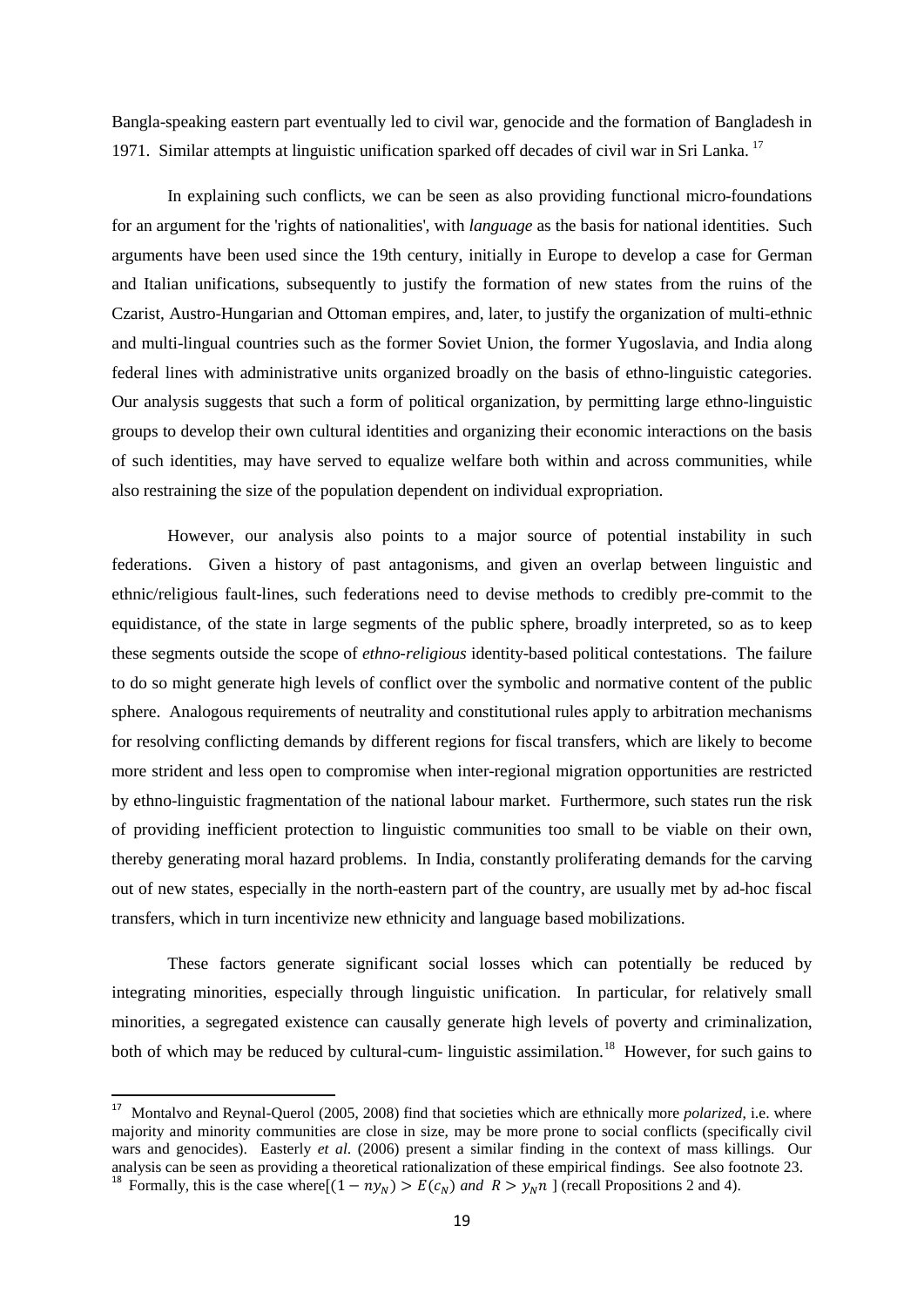actualize, assimilation costs have to be low throughout (i.e.  $\overline{\rho}_N$  low). Otherwise, the segment within the minority which loses out from assimilation (those with assimilation costs in  $((1 - ny_N), \overline{p}_N)$ ) would be large, and this large segment*.* may well block attempts to assimilate it. Persistence may lead to protracted civic conflict, and the minority community may itself get split between those who wish to assimilate and those who do not.<sup>[19](#page-21-1)</sup> Thus, a small marginalized minority may end up in a culturally and linguistically ghettoised 'identity trap' associated with high levels of poverty as well as low intensity but persistent internal conflict. Even if integrationist efforts are successful, a society may end up with a permanent underclass comprising disproportionately of individuals from minority origins, surviving precariously through various combinations of petty criminality and welfare dependency, simultaneously as other minority individuals integrate and achieve income gains.<sup>20</sup>

One way to reduce assimilation costs might be to encourage assimilation to norms that incorporate elements from the minority culture, rather than being exclusively reflective of the majority. Gandhi wanted the national language of independent India to be Hindusthani, which he conceptualized as a culturally composite language with Sanskrit as well as Arabic and Persian roots. Attempts in Europe and North America to develop a 'multi-cultural' syllabus in public schools, which provides positive exposure to minority expressive conventions and cultures, may also be interpreted in terms of such a project. Our analysis, while sympathetic to such projects, also serves to identify their limitations. To the extent that this attempted composite diverges substantially from the majority's norms, it imposes significant adjustment costs on the *majority*. These costs may easily exceed the gains to the minority, leading to aggregate social losses. Thus, the efficiency case for such cultural compromises is not self-evident. Nor is their political sustainability, since they are likely to generate a political backlash from majorities. Reflections of these political tensions can be perceived in conflicts over the content and organization of the public education system in Western Europe and North America over the last two decades. In India, on the other hand, the canonical formulation of the national language, Hindi, has moved increasingly closer to its Sanskrit origins and away from Arabic and Persian influences, while the converse is arguably true for the trajectory of the national language, Urdu, in Pakistan. While conscious political choices exercised through language academies certainly played a role in these developments, they are also a consequence of the cultural distance between majorities in these countries and the linguistic traditions identified with their respective minorities.

<span id="page-22-1"></span><sup>&</sup>lt;sup>19</sup> Conflicts within the African-American community over 'acting White' constitute a specific example, of which Austen-Smith and Fryer  $(2005)$  provide a formalization.

<span id="page-22-0"></span><sup>&</sup>lt;sup>20</sup> Urban riots in the UK, France and Sweden are all recent reminders of the volatility of this underclass. Conversely, partition of a country along religious cum ethno-linguistic lines usually leads to large-scale but *incomplete* ethnic cleansing, leaving behind small minority enclaves which tend to get stuck in the kind of identity traps that we have highlighted. Discrimination by the majority, with or without official sanction, makes these identity traps even harder to escape. This seems to be the case for the Muslim minority in some parts of India, for the Arab minority in Israel, as well as for various local minorities in parts of the former Yugoslavia.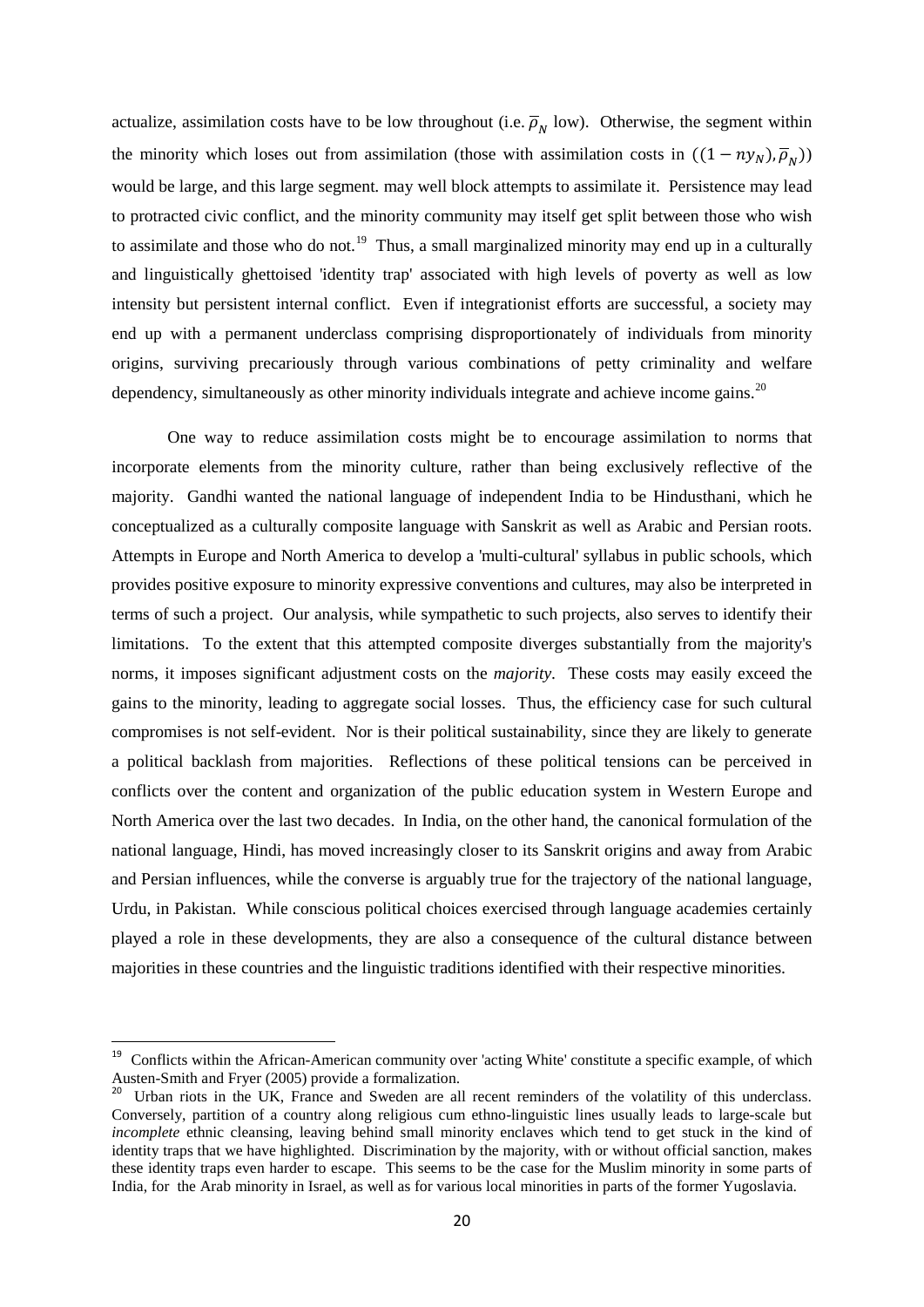Both majorities and minorities may however have an incentive to adopt the behavioural norms of a relatively neutral, but large, *third* community. This third community may be a supranational entity with global presence, integration with which brings the advantage of access to a global market. Despite decolonization, languages (and cultural-behavioural norms) of the former colonizers, especially English, French, Spanish and Portuguese, continue to be widely and officially adopted in Latin America, Africa and Asia. Our analysis suggests that such adoption may serve to integrate diverse and antagonistic ethno-linguistic communities within a country. Indeed, large majorities may be willing to forgo linguistic dominance over minorities *only* in favour of common assimilation to a third language that carries large benefits. Minorities may also find such assimilation more acceptable than linguistic surrender to the majority because of the cultural-historical neutrality of such a third language (which entails lower assimilation costs) and greater global scope (which increases the benefits). Thus, increased integration with global markets, including labour markets and markets for cultural production, might facilitate integration *within* individual countries, while disruption of such links might exacerbate internal group conflicts.  $21$  By the same token, integration with external markets may *increase* minority separatism and thereby *increase* internal conflicts when such markets deploy cultural-linguistic norms closer to those of the minority.<sup>[22](#page-23-0)</sup> Relatedly, internal presence of a large 'buffer' community, culturally-linguistically roughly neutral, between two historically antagonistic communities, may help facilitate integration. Our analysis thus highlights the possible importance of the role played by ethno-linguistic fragmentation in *reducing* civic conflict.[23](#page-23-1)

Financial compensation may play a role in inducing minorities to integrate. Such schemes, including effective anti-discrimination or affirmative action legislation, can be modelled in our framework as an identical increase in returns from assimilation for all minority individuals (footnote

**.** 

<sup>&</sup>lt;sup>21</sup> There is some weak cross-country evidence linking greater external openness with lower internal conflict, and it is well-known that globalization affects domestic conflict in contradictory ways through channels such as income distribution, international prices for contestable mineral resources, revenue base of the government etc. (see Magee and Massoud (2011) and Barbieri and Reuveny (2005) for recent discussions). We thus add to this literature by highlighting an additional mechanism. Collapse of the Soviet Union and the consequent economic disruption arguably played an important role in the revival of ethno-linguistic tensions in parts of Eastern and Central Europe, as well as in many former Soviet republics. Iintegration into some third linguistic-cultural tradition shifts the normative issue of a just distribution of gains to a global level (see Van Parijs (2011).

<span id="page-23-0"></span><sup>&</sup>lt;sup>22</sup> In recent decades, opening up of job opportunities in Saudi Arabia has led to important income gains for some sections of Indian Muslims, but has also incentivized greater adoption of Saudi Wahabism-inspired behavioural and religious norms and expanded the influence of Arabic in expressive practices. Remittances have funded ethno-religious assertion (e.g. the building and refurbishment of denominational mosques and religious schools, lavish spending on ceremonies, withdrawal of women from the labour market, campaigns for strict observance of dress and dietary codes, etc.), and on mobilizations to organize, defend or enforce such assertion. This in turn has generated conflict and counter-mobilization. The Saudi influence is noticeable in conflicts over organized attempts to impose Wahabism-inspired linguistic, behavioural and religious norms in Bangladesh and Pakistan as well. See, for example, Boone (2014) for a discussion in the context of Pakistan.

<span id="page-23-2"></span><span id="page-23-1"></span><sup>23</sup> Note that such societies are ethno-linguistically *less polarized*, and recall footnote 17. Desmet *et al.* (2012) and Desmet *et al*. (2009) develop an empirical operationalization of the idea of linguistic *distance* between communities. Consistent with our analysis, the former contribution finds deep linguistic cleavages (which imply large assimilation costs) to be empirically better predictors of civil conflict.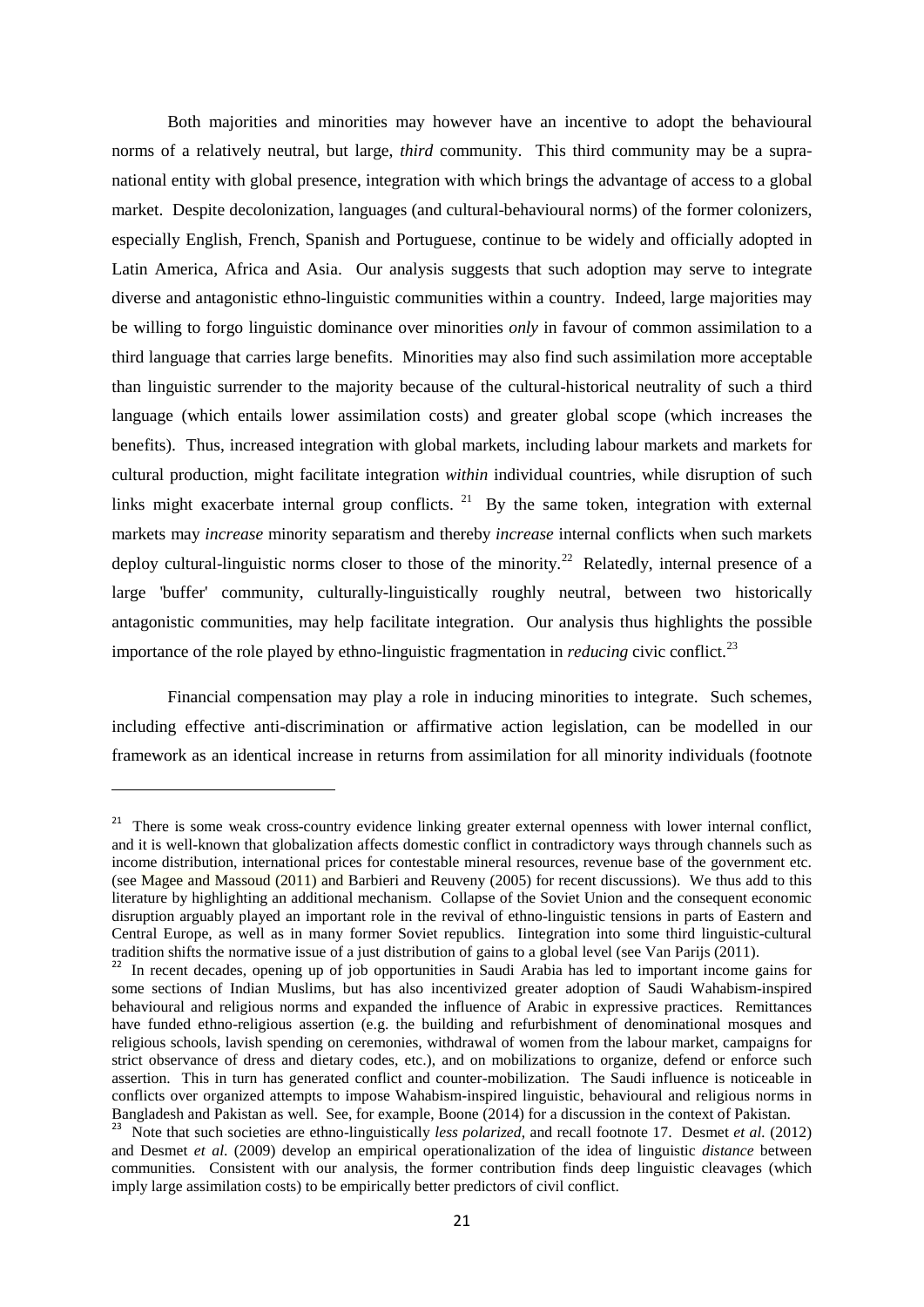7). However, their actual working involves multiple difficulties. If transfers are made conditional on irreversible assimilation, then the majority has an incentive to renege on its commitments. This has, for example, been the case with treaties signed between the US government and various Native American nations throughout the 19th century. Second, such schemes face standard adverse selection and moral hazard problems: they may require payments to the minority in excess of its actual costs of assimilation, due to the difficulty of measuring these idiosyncratic costs (or assimilatory achievements) with any degree of confidence. As is well-known in the literatures on affirmative action programs and anti-poverty transfers, such payments may also set up perverse individual incentives that reduce minority efforts to acquire productivity enhancing skills.<sup>24</sup> Reinterpretation of the insights generated by these cognate literatures to the issue of optimal compensation schemes, within our unified framework of explicit interactions among minority integration, identity conflict, decentralized crime and welfare dependency, remains an open research area.

Lastly, our analysis points to the interesting possibility of non-financial compensation to minorities through expansion of the part of the public sphere closed to political competition between communities (Corollary 1). It suggests that minorities may be more open to assimilation in productivity-relevant cultural (especially linguistic) norms when associated with measures to reduce majority ethno-religious control over the symbolic and normative aspects of the public sphere. Thus, when the minority differs from the majority in both language and religion, making the majority language the sole medium of instruction in schools may face less opposition if 'bundled' with policies to secularize an education system largely controlled by majority religious organizations. Whether such policy bundling works in general is an empirical question that deserves in-depth scrutiny.

#### **Appendix**

**Proof of Proposition 1.** For a minority individual *j*, the net assimilation premium is:

$$
P_{jN} = [(m + n_M)(1 - c_j) - (n - n_M)y_N];
$$
\n(X1)

so that (recalling (2)), for the marginal assimilating N individual, the net gain from assimilating is:

$$
Z_N(n_M) \equiv [(m + n_M)(1 - \breve{c}_N(n_M)) - (n - n_M)y_N]. \tag{X2}
$$

Complete separation (i.e.  $n_M = 0$ ) is an equilibrium iff  $Z_N(0) \le 0$ , while complete assimilation (i.e.  $n_M = n$ ) is an equilibrium iff  $Z_N(n) \geq 0$ . Partial integration is an equilibrium iff, for some  $n_M \in$  $(0, n)$ ,  $Z_N(n_M) = 0$ . First notice that, since  $\tilde{c}_N(0) = \rho_N$  (recall (3)), (X2) implies:

<sup>&</sup>lt;sup>24</sup> On affirmative action, see, for example, Holzer and Neumark (2000). Transfers conditional on assimilation efforts (e.g. participation in language classes) may also generate socially *excessive* adjustment by minorities: Bougheas *et al*. (2007) show how conditional anti-poverty transfers may be inefficient, yet persist indefinitely.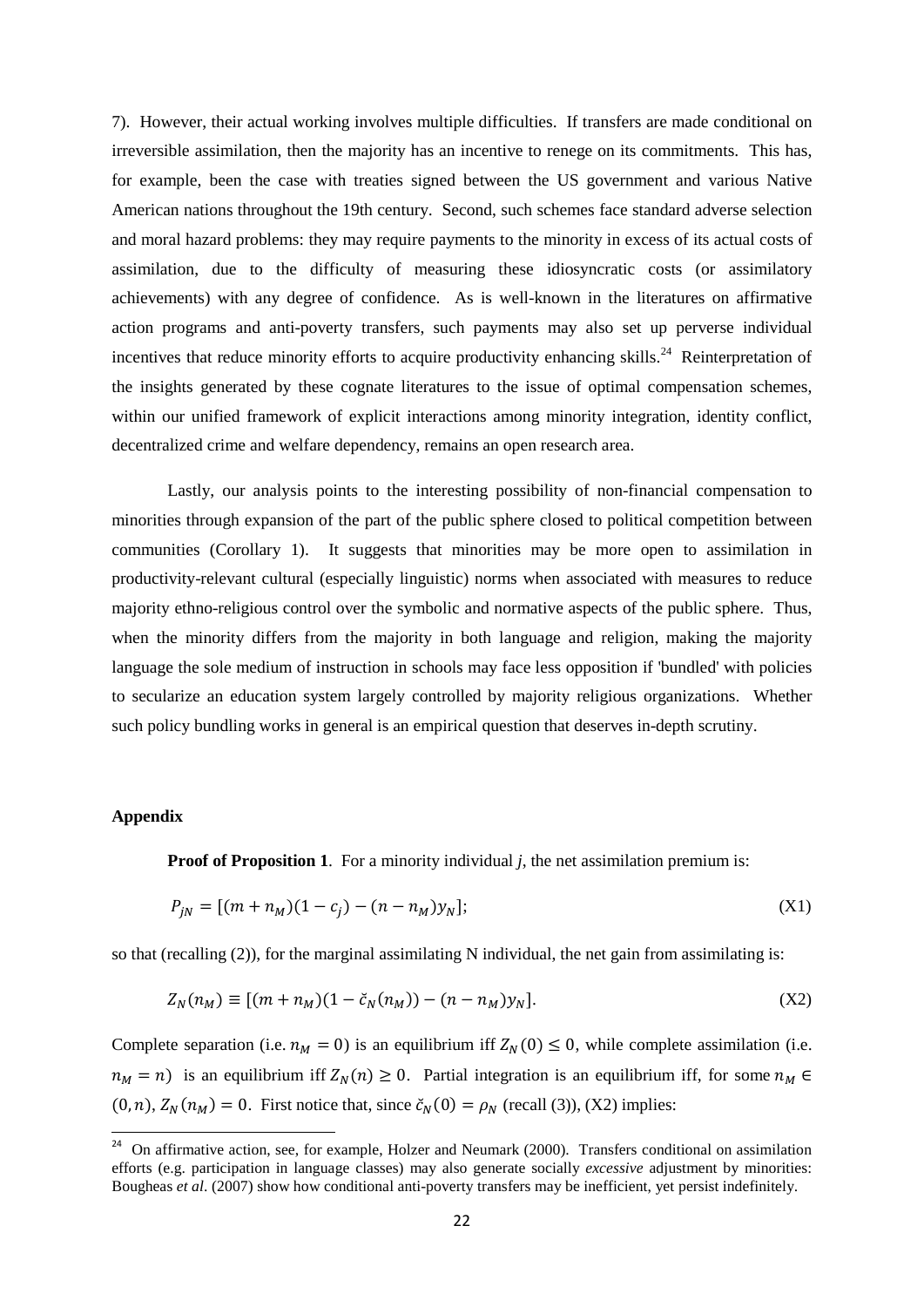$$
Z_N(0) = [m(1 - \rho_N) - ny_N)].
$$
 (X3)

Assumption 1(i) and (X3) together imply  $Z_N(0) < 0$ . Hence complete separation is an equilibrium. Now recall  $\zeta_N(n) = \overline{\rho}_N < 1$ . Hence, from  $(X2), Z_N(n) > 0$ , implying that complete assimilation by the minority community must also be an equilibrium. Lastly, notice that, by  $(X2)$ ,

$$
Z'_{N}(n_{M}) \equiv 1 + y_{N} - [\breve{c}_{N}(n_{M}) + (m + n_{M})\breve{c}'_{N}(n_{M})].
$$
 (X4)

From (3)-(5),  $\breve{c}(n) = \overline{\rho}_N$ ,  $\breve{c}'(n) = \frac{(\rho_N - \rho_N)}{n\alpha_N} > 0$ , and  $\breve{c}''(n_M) > 0$ . Then (noting Assumption 1(ii) and recalling  $y_N \le 1$ ),  $Z'_N(n) < 0, Z''_N(n) < 0$  for all  $n_M \in (0, n]$  and  $\lim_{n \to \infty} Z'_N(n_M) = (1 + y_N \rho_N$ ) > 0. It follows that: (a) the equilibrium involving complete assimilation by the minority, and that involving complete separation, are both locally stable, and (b) there exists exactly one equilibrium involving partial assimilation by the minority, but this equilibrium is unstable. The proof of the claim made regarding equilibria involving majority acquisition of minority norms is exactly analogous. ∎

**Proof of Proposition 2.** If N universally assimilates, total output is given by:

$$
Y_M = [1 - nE(c_N)]; \tag{X5}
$$

where  $E(c_N)$  is the expected assimilation cost for an N individual. Output under separation is:

$$
Y_S = [(1 - n)^2 + n^2 y_N].
$$
 (X6)

M's total income under integration by N is  $m$ ; whereas it is  $m<sup>2</sup>$  under separation. Hence, integration by the minority increases total income of the majority. Since incomes are identical within M, all its members earn more. Under assimilation by N, M's income share, using  $(X5)$ , is:

$$
H_{MM} = \frac{m}{1 - (1 - m)E(c_N)};
$$
\n<sup>(X7)</sup>

while under separation, using  $(X6)$ , it is:

$$
H_{MS} = \frac{m^2}{(1-m)^2 y_N + m^2}.
$$
 (X8)

Using  $(X7)$  and  $(X8)$ , we get:

$$
H_{MM} \le H_{MS} \text{ iff } E(c_N) \le (1 + y_N - \frac{y_N}{m}). \tag{X9}
$$

Now since  $\rho_N < E(c_N)$ , (X9) implies:  $H_{MM} \le H_{MS}$  only if  $\rho_N < (1 + y_N - \frac{y_N}{m})$ , which violates Assumption 1(i). Hence  $H_{MM} > H_{MS}$ . Part (a) of Proposition 2 follows.

By (X5)-(X6), total output is higher under assimilation iff  $E(c_N) < [2m + (1 - m)(1 (y_N)$ ]. Since  $E(c_N) < 1, m > \frac{1}{2}$ , and  $y_N \le 1$ , part (b) follows. Now, under assimilation, total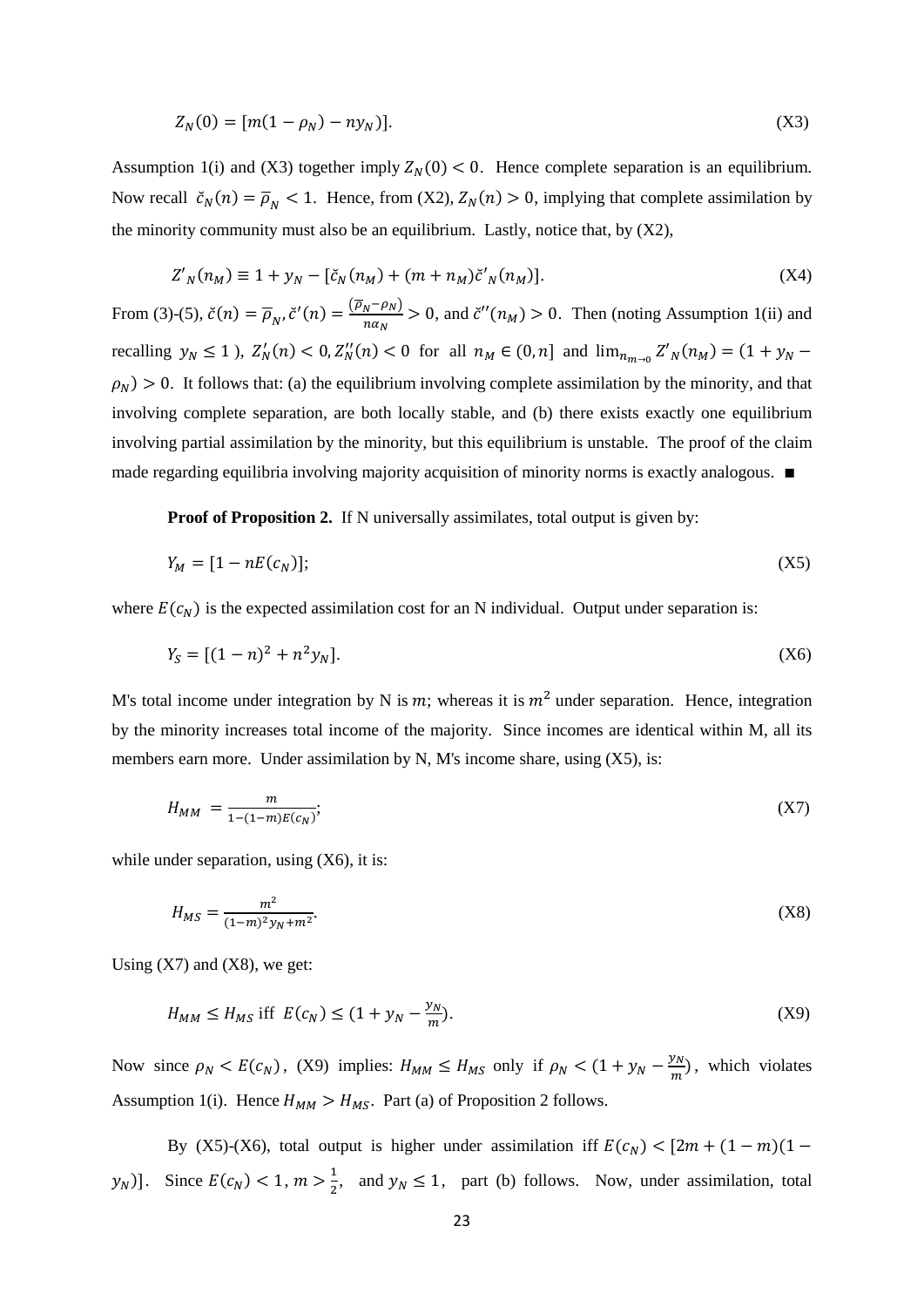income received by N is  $n[1 - E(c_N)]$ , while that under separation is  $n^2y_N$ . Part (c) of Proposition 2 follows. Lastly, income received by a minority individual under assimilation is  $(1 - c_{N,i})$ , while that under separation is  $ny_N$ . Comparing, we get part (d) of Proposition 2.

**Proof of Proposition 3.** Let Y be the total income in society, and let  $\hat{H}_i$  be the share of political contributors in  $i$ . From (9), aggregating over the contributing population of each community, and letting  $\hat{X}^i$ ,  $\hat{S}_i$  denote, respectively, total private consumption and population share of contributing members of *i*, we get the Nash equilibrium conditions:  $\forall i \in \{M, N\}$ ,  $[\hat{X}^i = \hat{H}_i Y - b_i = \frac{b_i s_i}{\sigma_i t}]$  $\frac{\sigma_i s_i}{\sigma_i t}$ ; so that:

$$
\forall i \in \{M, N\}, [b_i = \frac{\widehat{H}_i Y \sigma_i t}{\widehat{s}_i + \sigma_i t}]. \tag{X10}
$$

Recall that individual incomes are identical within each community under separation, while they are identical within the majority community under assimilation by the minority. Hence, in these three cases, the set of contributors within a community must be the entire community. Since  $\sigma_N > \sigma_N^*(t)$ , the set of contributors within a community is the entire community in the remaining case as well. Thus, denoting by  $H_{iS}$ ,  $H_{iM}$  the income share of the community *i* in the separated and assimilated equilibrium, respectively, from  $(X10)$ , the equilibrium community political contributions are:

$$
b_{NS} = \frac{H_{NS}Y_S \sigma_N t}{n + \sigma_N t}, b_{MS} = \frac{H_{MS}Y_S \sigma_M t}{m + \sigma_M t}, b_{MM} = \frac{H_{MM}Y_M \sigma_M t}{m + \sigma_M t}, b_{NM} = \frac{H_{NM}Y_M \sigma_N t}{n + \sigma_N t}.
$$
(X11)

From (X11), total political expenditure, expressed as a proportion of total income, is given by:

$$
B_S = \left[\frac{(1-H_{MS})}{\frac{n}{\sigma_N t} + 1} + \frac{H_{MS}}{\frac{m}{\sigma_M t} + 1}\right], B_M = \left[\frac{(1-H_{MM})}{\frac{n}{\sigma_N t} + 1} + \frac{H_{MM}}{\frac{m}{\sigma_M t} + 1}\right];
$$
\n<sup>(X12)</sup>

From  $(X12)$ , we get:

$$
B_S > B_M \text{ iff } (H_{MM} - H_{MS}) \left[ \frac{1}{\frac{n}{\sigma_M t} + 1} - \frac{1}{\frac{m}{\sigma_M t} + 1} \right] > 0. \tag{X13}
$$

Since  $n < m$  and  $H_{MM} > H_{MS}$  (by Proposition 2(a)), (X13) implies:

$$
B_S > B_M \text{ if } \sigma_N \ge \sigma_M. \tag{X14}
$$

Part (a) of Proposition 3 follows from (X13) and (X14) by continuity.

Noting (X11), under separation,  $\frac{b_{NS}}{b_{MS}} = \left(\frac{ny_N}{m}\right) \frac{(mn\sigma_N + n\sigma_M\sigma_Nt)}{(nm\sigma_M + m\sigma_N\sigma_Mt)} < 1$  if  $\sigma_N \le \sigma_M$ ; while, under assimilation,  $\frac{b_{NM}}{b_{MM}} = \frac{(mn\sigma_N + n\sigma_M\sigma_Nt)}{(nm\sigma_M + m\sigma_N\sigma_Mt)} < 1$  if assimilation costs are 0. Hence, N's political expenditure must be lower than M's in either case when  $\sigma_N \leq \sigma_M$ . Part (b) of Proposition 3 follows by continuity.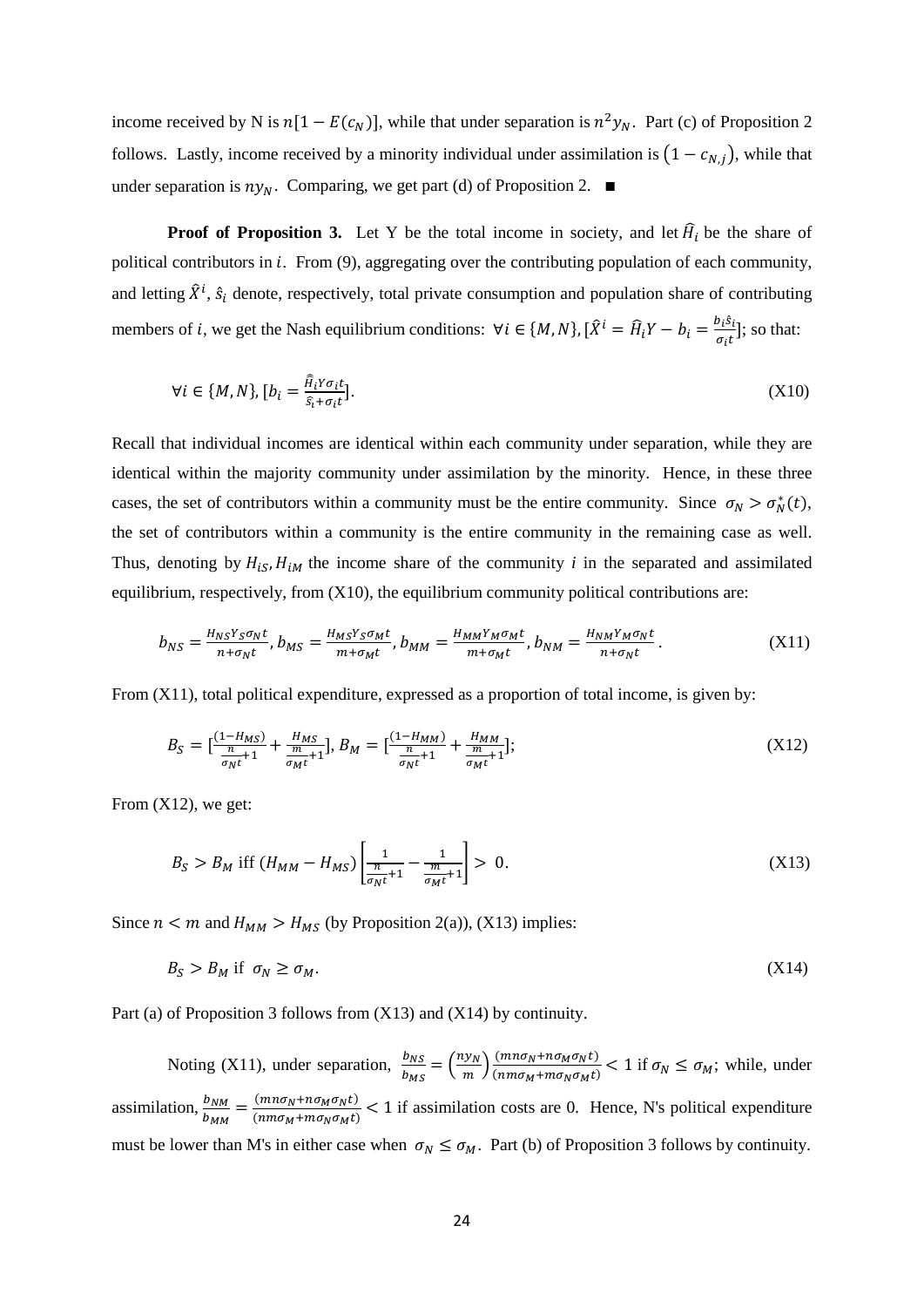#### From (X11),

$$
\frac{b_{NS}}{b_{MS}} = \left(\frac{H_{NS}}{H_{MS}}\right) \frac{\sigma_N (m + \sigma_M t)}{\sigma_M (n + \sigma_N t)}, \frac{b_{NM}}{b_{MM}} = \left(\frac{H_{NM}}{H_{MM}}\right) \frac{\sigma_N (m + \sigma_M t)}{\sigma_M (n + \sigma_N t)}.
$$
\n
$$
(X15)
$$

Since M's income share is higher under assimilation (Proposition 2(a)),  $(X15)$  implies part (c).

From (X11), any increase in the contestable part of the public sphere (i.e. in *t*) reduces the private consumption of all members of society. Using (X15), we also have:

$$
\frac{d\left(\frac{b_N}{b_M}\right)}{dt} = \left(\frac{H_N}{H_M}\right) \left[\frac{\sigma_N \sigma_M^2 (n + \sigma_n t) - \sigma_M \sigma_N^2 (m + \sigma_m t)}{\sigma_M^2 (n + \sigma_n t)^2}\right] = \sigma_N \sigma_M \left(\frac{H_N}{H_M}\right) \left[\frac{\sigma_M n - \sigma_N m}{\sigma_M^2 (n + \sigma_n t)^2}\right].
$$
\n(X16)

From (X16),  $\frac{d\left(\frac{b_N}{b_M}\right)}{dt}$  < 0 if  $\sigma_N \ge \sigma_M$ . Part (d) follows from (X16) by continuity. ■

**Proof of Corollary 2.** By Proposition 2(a), assimilation increases the income of every M individual. Then, by  $(9)$ , private consumption of every M individual must rise. By Proposition 3(c), M's share of the contestable part of the public sphere rises when N assimilates. Part (a) of Corollary 2 follows from (8). Now, when  $m < \rho_N$ , assimilation lowers income of every N individual (Proposition 2(d)). Suppose private consumption increases for some N individual. Then, by (9), total minority political expenditure must rise, which in turn implies that private consumption must rise for *every* N individual, so that total N income must rise: a contradiction. Hence, private consumption must fall for every N individual. Part (b) of Corollary 2 follows from (8) and Proposition 3(c). ∎

#### **Proof of Proposition 4.**

**(a)** Since assimilation costs are 0 under separation, part (a) of Proposition 4 is self-evident.

**(b)** Suppose under assimilation no expropriation is an equilibrium. Then the proportion of N earning at least R is unity. But, as  $R \in (1 - \overline{\rho}_N, 1)$ , this cannot be. Now, if the entire population expropriates, then the return to it is 0, while the return to production, 1- $\overline{L}$ , is positive. Hence (recalling that expropriation must obtain), in any equilibrium, both production and expropriation must engage positive proportions of the population. Evidently, if any M individual is better off through expropriation, then the same must hold for *all* N individuals. Thus, any equilibrium where a positive proportion of M expropriates must also be one where all of N expropriates. Thus, any equilibrium must fall in one of exactly two categories: (a) only N individuals expropriate, or (b) all of N, and some, but not all, of M expropriate. Hence N participates proportionately more in expropriation.

We now show that there exists at least one locally stable equilibrium under assimilation. By (13),  $\pi_P(0) = (1 - \overline{\rho}_N) - R < 0$ ;  $\pi_P(1) = (1 - \overline{L}) > 0$ ;  $\pi_P(\chi)$  is continuous and identical to  $\overline{\pi}_P(\chi)$ in [0, n) and  $(n, 1]$ , though discontinuous at  $x = n$ . Then a stable equilibrium between 0 and *n* must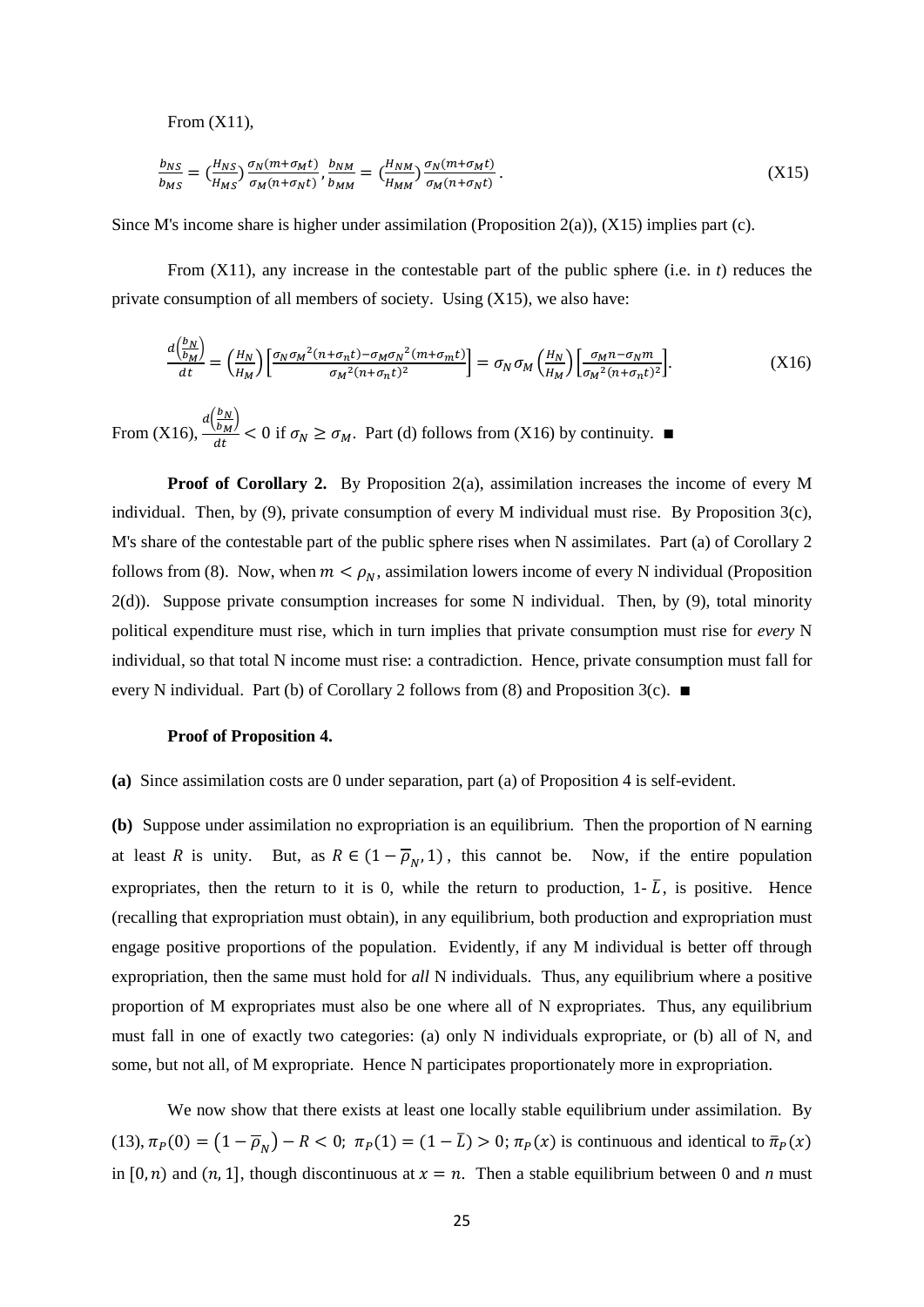exist if  $\pi_P(n) > 0$ , while one lying between *n* and 1 must exist if  $\bar{\pi}_P(n) < 0$ . If  $[\pi_P(n) \leq 0$  and  $\bar{\pi}_P(n) \ge 0$ ,  $x_E = n$  must be an equilibrium. If  $[\pi_P(n) < 0$  and  $\bar{\pi}_P(n) > 0]$  then, by continuity of both in [0, n) and  $(n, 1]$ ,  $x_E = n$  must be stable. If  $\pi_P(n) = 0$ , then  $x_E = n$  is stable when there exists  $\varepsilon > 0$  such that  $\pi_p(x) < 0$  for all  $x \in (n - \varepsilon, n)$ . If there exists  $\varepsilon > 0$  such that  $\pi_p(x) > 0$ for all  $x \in (n - \varepsilon, n)$ , then, by continuity, there must be a stable equilibrium  $x_E \in (0, n)$ . Again, by continuity, the only remaining possibility is that, for some  $\varepsilon > 0$ ,  $[\pi_p(x) = 0$  for all  $x \in (n - \varepsilon, n)]$ . It is easy to check from (13) that this cannot be. Hence, there must exist at least one locally stable equilibrium  $x_E \in (0, n]$  whenever  $[\pi_P(n) = 0$  and  $\bar{\pi}_P(n) > 0]$ . By an exactly analogous argument, there must exist at least one locally stable equilibrium  $x_E \in [n, 1)$  whenever  $\bar{\pi}_P(n) = 0$ .

#### **References**

- Akerlof, G.A. and Kranton, R.E. (2000): "Economics and identity", *Quarterly Journal of Economics* 115(3): 715-53.
- Austen-Smith, D. and Fryer, R.G. Jr. (2005): "An economic analysis of 'acting White'", *Quarterly Journal of Economics* 120(2): 551-583.
- Barbieri, K. and Reuveny, R. (2005): "Economic globalization and civil war", *Journal of Politics* 67(4): 1228–1247.
- Boone, Jon (2014): "The saints go marching out as the face of Islam hardens in Pakistan", *The Guardian*, UK, 15 January 2014, www.theguardian.com.
- Bougheas, S., Dasgupta, I. and Morrissey, O. (2007): **"**Tough love or unconditional charity?" *Oxford Economic Papers* 59(4): 561-582.
- Dasgupta, I. (2009): "'Living' wage, class conflict and ethnic strife", *Journal of Economic Behavior and Organization* 72(2): 750-765.
- Dasgupta, I. and Kanbur, R. (2011): "Does philanthropy reduce inequality?", *Journal of Economic Inequality* 9(1): 1-21.
- Dasgupta, I. and Kanbur, R. (2007): "Community and class antagonism", *Journal of Public Economics* 91(9): 1816-1842.
- Dasgupta, I. and Kanbur, R. (2005a): "Community and anti-poverty targeting", *Journal of Economic Inequality* 3(3): 281-302.
- Dasgupta, I. and Kanbur, R. (2005b): "Bridging communal divides: separation, patronage, integration", in C. Barrett (ed.) *The Social Economics of Poverty: On Identities, Groups, Communities and Networks*; London, Routledge: 146-170.
- Desmet, K., Ortuño-Ortín, I. and Wacziarg, R. (2012): "The political economy of linguistic cleavages", *Journal of Development Economics* 97: 322–338.
- Desmet, K., Ortuño-Ortín, I. and Weber, S. (2009): "Linguistic diversity and redistribution", *Journal of the European Economic Association* 7(6):1291–1318.